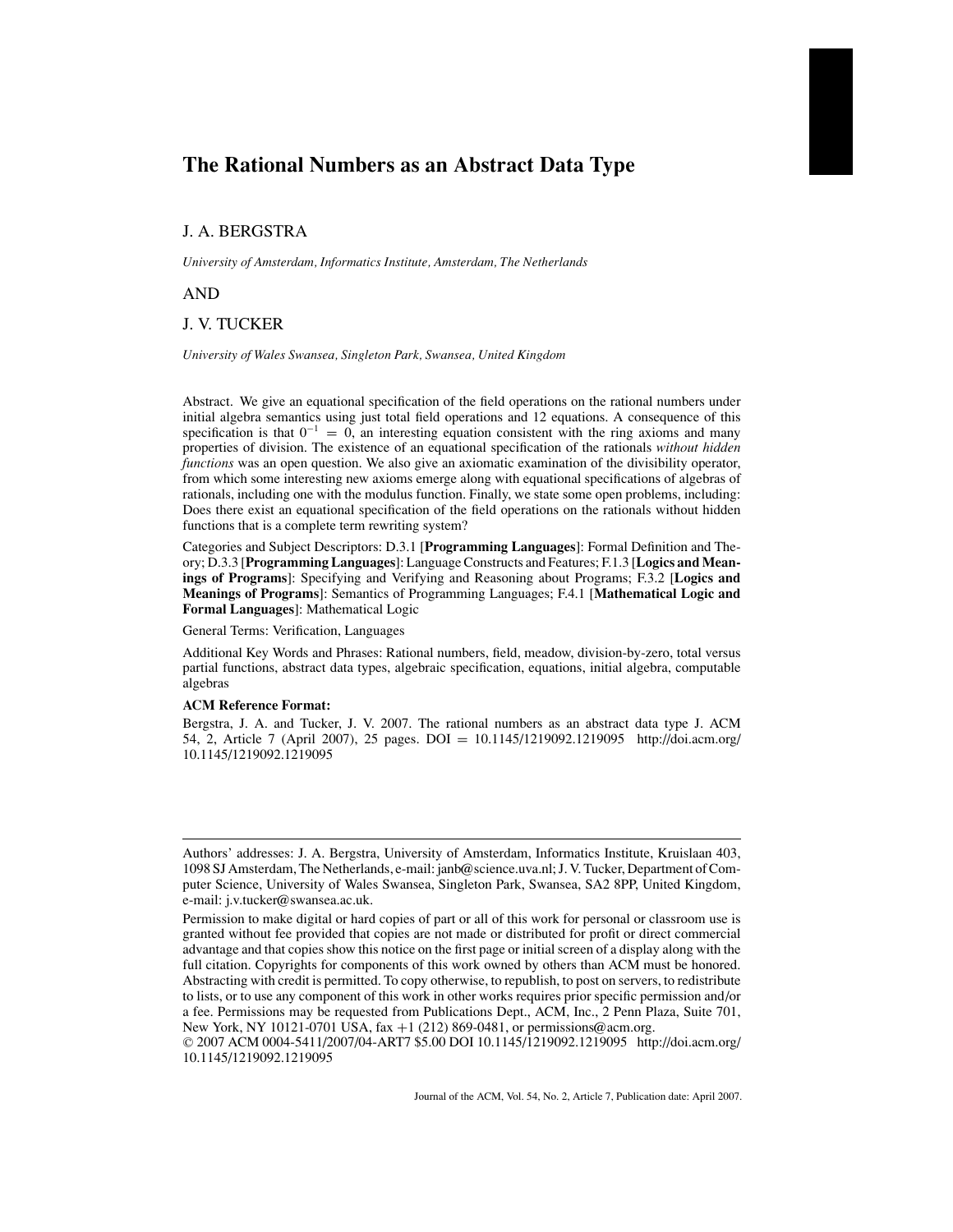#### 1*. Introduction*

Measurements are made using some kind of gauge. To calibrate a gauge, one chooses a unit and divides that unit into a number *k* of subunits of equal size. Then a measurement is denoted by *n* whole units and *m* subunits or, in this case,  $n \frac{m}{k_m} = (nk + m)/k$  subunits. Note that measurements are finite.

The set  $\mathbb Q$  of rational numbers is a number system designed to denote measurements. Most users make computations involving measurements. Hence, the set  $\mathbb Q$ of rational numbers is among the truly fundamental data types. The rationals are the numbers with which we make finite computations in practice. Despite the fact they have been known and used for over two millennia, they are somewhat neglected in the modern theory of data types.

On the rationals, we calculate using standard operations such as the functions +, −, ·,<sup>-1</sup>. Algebras made by equipping Q with some selection of operations we call here *rational arithmetics*. The algebra  $(\mathbb{Q} \mid 0, 1, +, -, \cdot, ^{-1})$  is usually called the *field* of rational numbers when the operations satisfy certain axioms.

In this article, we will model some rational arithmetics, including the field, as abstract data types. Now, the rationals can be specified by the field axioms; indeed, they are uniquely definable up to isomorphism as the prime subfield of characteristic 0. However, the field axioms contain a negative conditional formula for inverse, which is difficult to apply and automate in formal reasoning. Specifically, we are interested in finding equational specifications of rational arithmetics under initial algebra semantics. Such equational axiomatisations allow simple term rewriting systems for reasoning and computation. Surprisingly, after over 30 years of data type theory, questions such as "Does there exist such an equational specification without hidden functions of the field of rational numbers?" seem to be open.

According to our general theory of algebraic specifications for computable data types (e.g., Bergstra and Tucker [1982; 1983; 1987; 1995]), since the common rational arithmetics are computable algebras, they have various equational specifications under both initial and final algebra semantics. Computable rational arithmetics even have equational specifications that are also complete term rewriting systems (by Bergstra and Tucker [1995]). However, these general specification theorems for computable data types involve hidden functions and are based on equationally definable enumerations of data. Recently, in Moss [2001], algebraic specifications of the rationals were considered. Among several interesting observations, Moss showed that there exists an equational specification with just *one* unary hidden function. He used a special enumeration technique that reminds one of the general methods of Bergstra and Tucker [1995], but is based on a remarkable enumeration theorem for the rationals in Calkin and Wilf [2000]. He also gave specifications of rational arithmetics with a modulus operator and with a floor.

Here we prove:

THEOREM 1.1. *There exists a finite equational specification under initial algebra semantics, without hidden functions, of the rational numbers with field operations that are all total.*

Our axioms include the commutative ring axioms and some general rules for inverses from which it can be deduced that

$$
0^{-1}=0.
$$

Journal of the ACM, Vol. 54, No. 2, Article 7, Publication date: April 2007.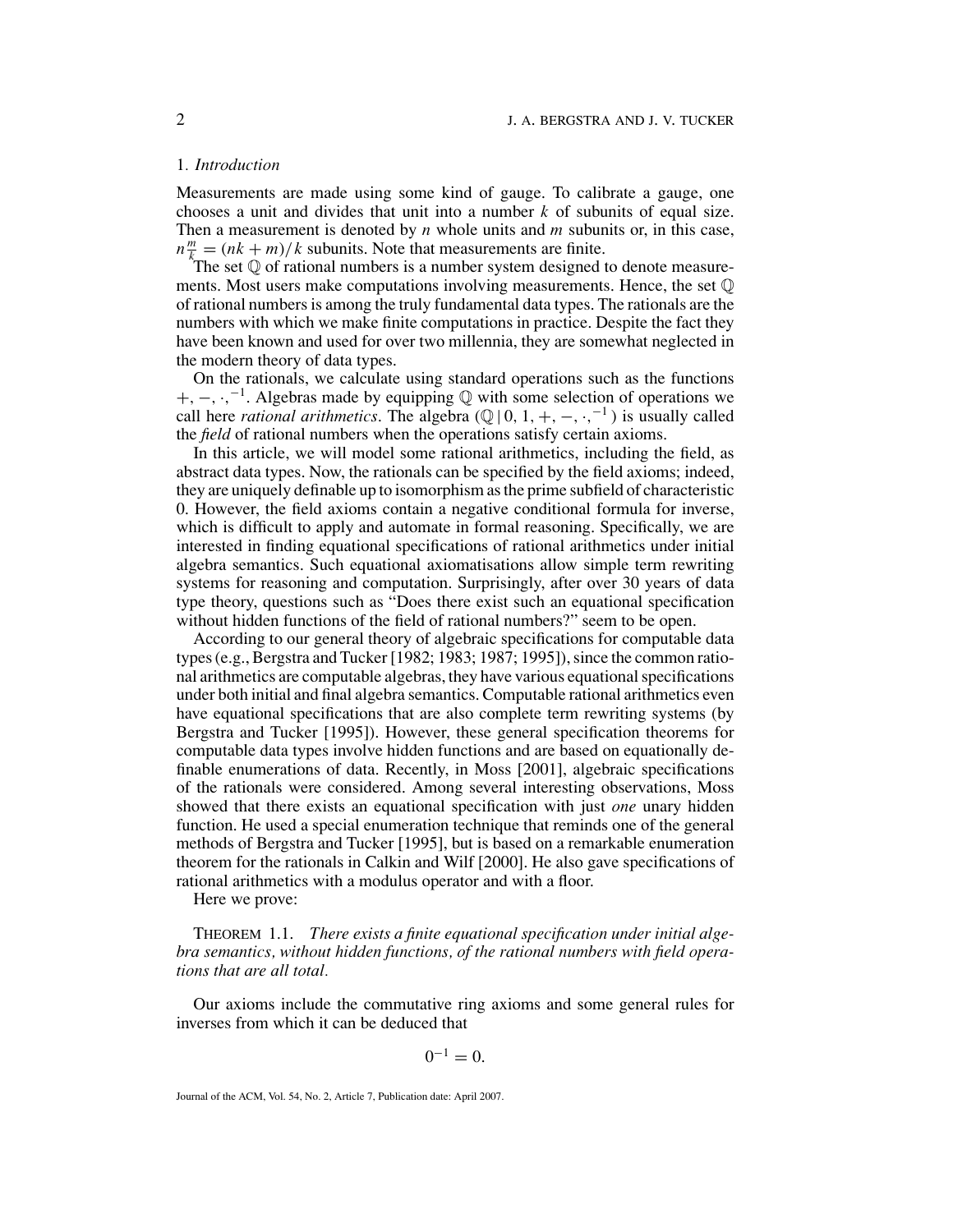This equation is also true of the hidden function specification in Moss [2001]. The equation  $0^{-1} = 0$  occurs in several other places as well, for reasons of technical convenience (e.g., Hodges [1993] and Harrison [1998]). Our proposed specification includes a special axiom that codes a representation of an infinite subset of positive rational numbers.

The pursuit of this result leads to a thorough axiomatic examination of the divisibility operator, in which some interesting new axioms and models are discovered. In particular, we introduce a class of commutative rings with interesting division properties, which we call *meadows*.

The structure of the article is this: In Section 2, we give the basic equations that define the rational arithmetic operations and define some of their properties. In Section 3, we give two equational specifications of the rational field without hidden functions, one recursive and infinite, and one finite. In Section 5, we give results on fields and equational subtheories of fields, and on other rational arithmetics. Finally, in Section 6, we discuss some open problems.

This article is the first of a series on equational specifications of the rational arithmetics and their extensions, see Bergstra and Tucker [2006a; 2006b] and Bergstra [2006], launched in 2005 by Bergstra and Tucker [2005]. It can be read as a sequel to Bergstra and Tucker [1987; 1995], which contains a literature survey and the complementary general results. We use only the basic ideas of initial algebra specification. However, with several unfamiliar axioms about the familiar inverse operator in action, care is needed in verifying equations and other formulae.

We thank Kees Middelburg, Yoram Hirschfeld and an anonymous referee for valuable comments on the subject.

### 2*. Axioms for Rational Arithmetic*

2.1. PRELIMINARIES ON ALGEBRAIC SPECIFICATIONS. We assume the reader is familiar with using equations and conditional equations and initial algebra semantics to specify data types. Some accounts of this are: Goguen et al. [1978], Meseguer and Goguen [1985], and Wirsing [1990].

The theory of algebraic specifications is based on theories of universal algebras (e.g., Wechler [1992] and Meinke and Tucker [1992]); computable and semicomputable algebras [Stoltenberg-Hansen and Tucker 1995]; and term rewriting [Klop 1992; Terese 2003].

We use standard notations: typically, we let  $\Sigma$  be a many sorted signature and *A* a total  $\Sigma$  algebra. The class of all total  $\Sigma$  algebras is  $Alg(\Sigma)$  and the class of all total  $\Sigma$  algebras satisfying all the axioms in a theory *T* is  $Alg(\Sigma, T)$ . The word "algebra" will mean total algebra.

2.2. ALGEBRAIC SPECIFICATIONS OF THE RATIONALS. We will build our specifications in stages. The primary signature  $\Sigma$  is simply that of the *field* of rational numbers:

 $\mathbf{s}$ **ignature**  $\Sigma$ **sorts** *field* **operations**  $0: \rightarrow \text{field}$ :  $1: \rightarrow \text{field};$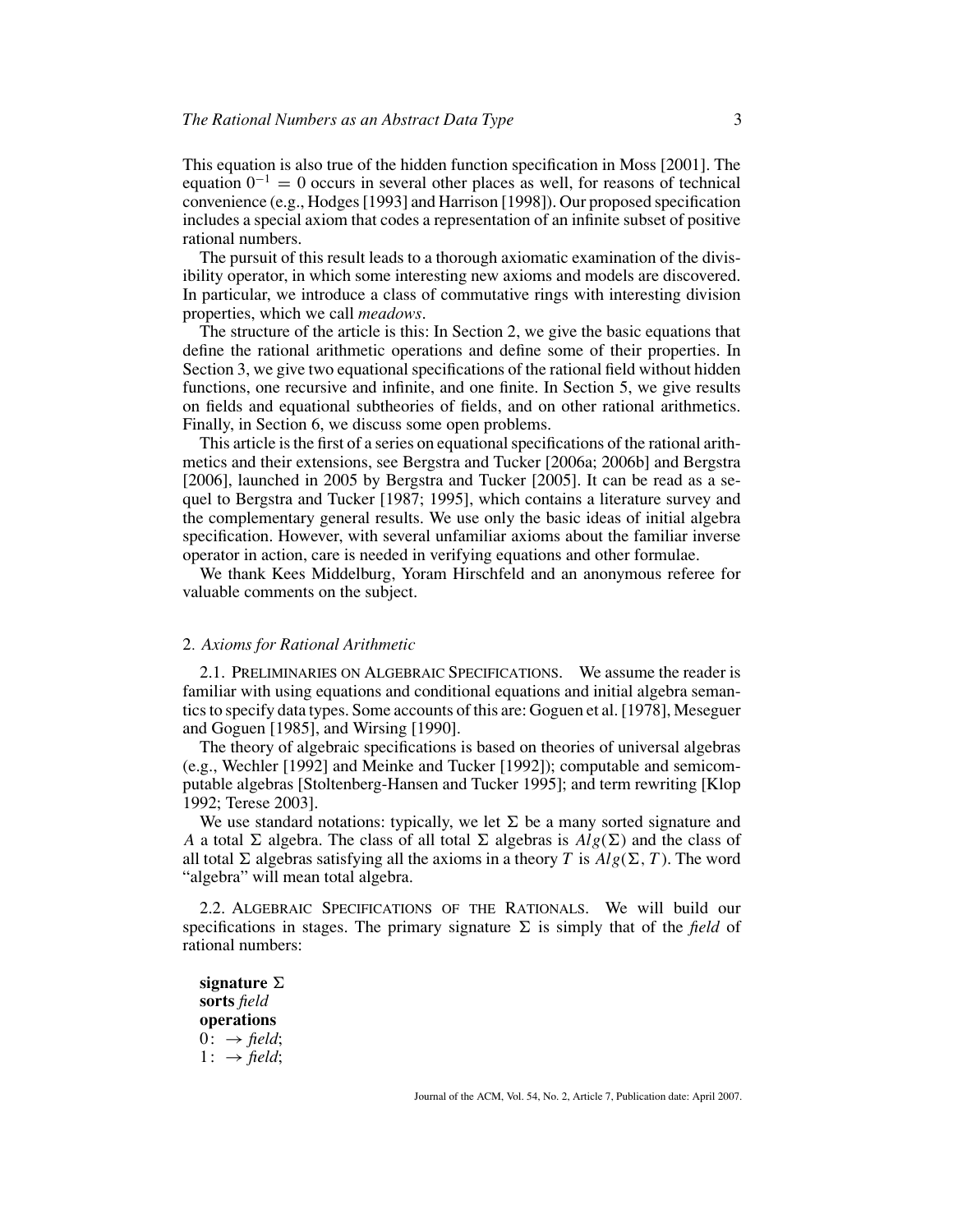$+: \text{field} \times \text{field} \rightarrow \text{field};$ −: *field* → *field*;  $\cdot$ : *field* × *field* → *field*;<br><sup>-1</sup>: *field* → *field* **end**

The first set of eight axioms is that of a *commutative ring with* 1, which establishes the standard properties of  $+$ ,  $-$ , and  $\cdot$ . We will refer to these axioms by *CR*1,... ,*CR*8.

# **equations** *CR*

$$
(x + y) + z = x + (y + z)
$$
  
\n
$$
x + y = y + x
$$
  
\n
$$
x + 0 = x
$$
  
\n
$$
x + (-x) = 0
$$
  
\n
$$
(x \cdot y) \cdot z = x \cdot (y \cdot z)
$$
  
\n
$$
x \cdot y = y \cdot x
$$
  
\n
$$
x \cdot 1 = x
$$
  
\n
$$
x \cdot (y + z) = x \cdot y + x \cdot z
$$

**end**

Our first set *SIP* of axioms for <sup>−</sup><sup>1</sup> contain the following, which we call the *strong inverse properties.* They are "strong" because they are equations involving  $^{-1}$  *without any guards*, such as  $x \neq 0$ :

# **equations** *SIP*

$$
(-x)^{-1} = -(x^{-1})
$$
  
\n
$$
(x \cdot y)^{-1} = x^{-1} \cdot y^{-1}
$$
  
\n
$$
(x^{-1})^{-1} = x
$$

**end**

We will refer to these axioms by *SIP*1, ... ,*SIP*3. The set *CR* ∪ *SIP* of equations and its extensions are our basic object of study. We will also need other axioms, especially about  $^{-1}$ .

Later, we will add to  $CR \cup SIP$  the *restricted inverse law*  $(Ril)$ ,

$$
x \cdot (x \cdot x^{-1}) = x,
$$

which, using commutativity and associativity, expresses that  $x \cdot x^{-1}$  is 1 in the presence of *x*.

Hirschfeld (Personal Communication 2006) has shown that equations *SIP*1 and *SIP*2 are derivable from *SIP*3 using *CR* ∪*Ril*.

The standard axioms of a field simply add to *CR* the following: the *general inverse law* (*Gil*)

Journal of the ACM, Vol. 54, No. 2, Article 7, Publication date: April 2007.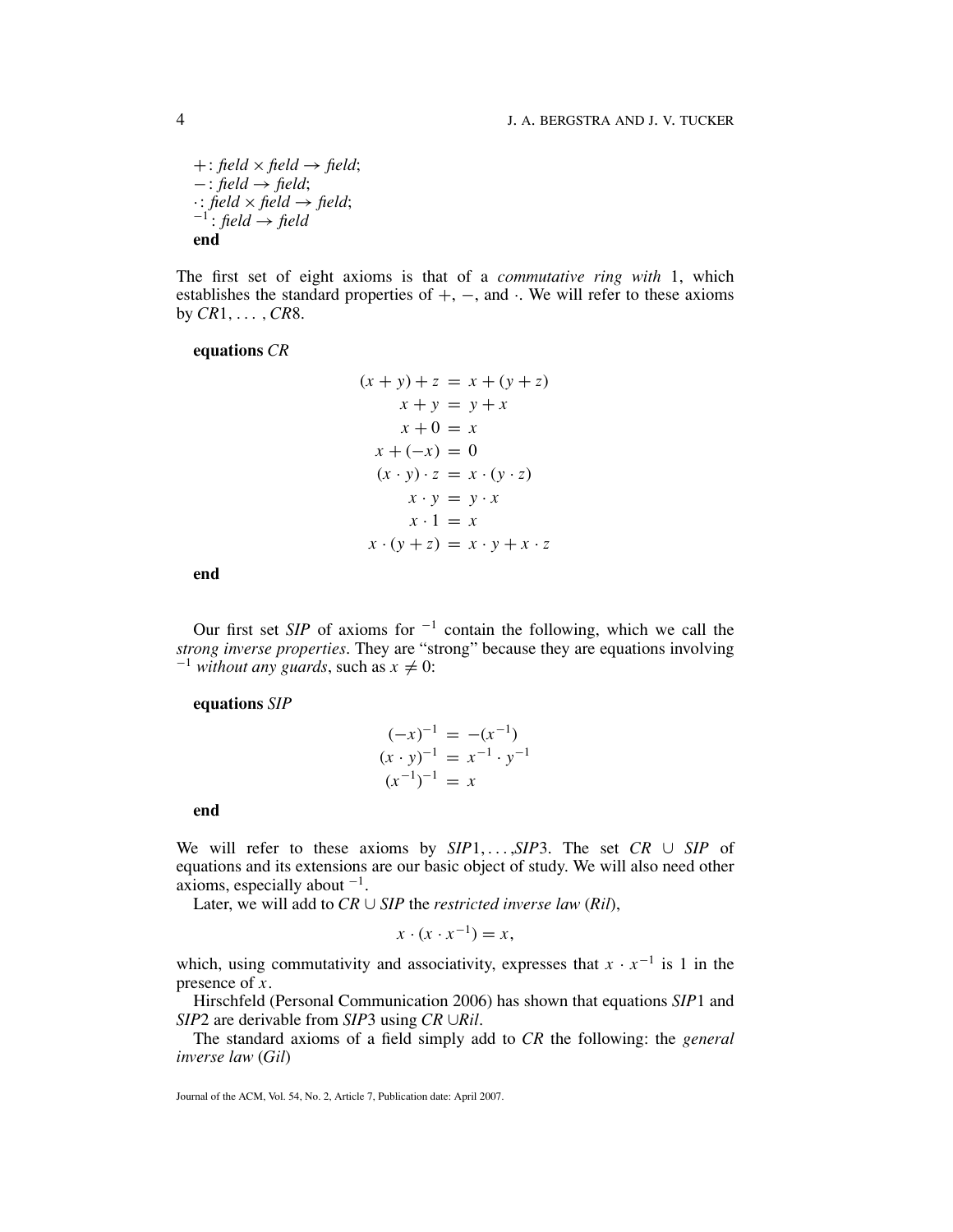*The Rational Numbers as an Abstract Data Type* 5

$$
x \neq 0 \implies x \cdot x^{-1} = 1
$$

and the *axiom of separation* (*Sep*)

$$
0 \neq 1
$$
.

*Guarded* versions of the equations of *SIP*—such as,  $x \neq 0 \implies (x^{-1})^{-1} = x$ —can be proved from *Gil* and *Sep*.

2.3. TOTALIZED FIELDS AND ALGEBRAS SATISFYING THE SPECIFICATIONS. Let us consider the notion of a field in our setting. Let  $(\Sigma, T_{\text{field}})$  be the axiomatic specification of fields, where

$$
T_{\text{field}} = CR \cup Gil \cup Sep.
$$

The class  $Alg(\Sigma, T_{field})$  is the class of *total* algebras satisfying the axioms in  $T_{field}$ . For emphasis, we refer to these algebras as *totalized fields*.

For all totalized fields  $A \in Alg(\Sigma, T_{field})$  and all  $x \in A$ , the inverse  $x^{-1}$  is defined. In particular,  $0_A^{-1}$  is defined. What can it be?

Now suppose  $0_A^{-1} = a$  for some  $a \in A$ . Then, we must expect that

$$
0_A^{-1} \cdot 0_A \neq 1_A.
$$

To see this, note that  $a \cdot 0_A = 0_A$  for all *a* in a ring (see Lemma 2.1(a) below). So  $0_A^{-1} \cdot 0_A = 0_A$  and  $0_A \neq 1_A$  by *Sep*. Thus, at this stage, the actual value  $0_A^{-1} = a$ can be anything. Choosing  $0_A^{-1} = a$  we may speak of an *a*-*totalized field* and, in particular, when  $a = 0$  of a 0-*totalized field*.

Now, the axiomatic theory of fields is one of the central topics in the model theory of first order languages: it has shaped the subject and led to its best applications. In model theory operations in signatures are invariably total. It is common to axiomatise fields using a set of  $\Pi_2$  sentences over the ring signature thus avoiding the question of the totality of the inverse operation. However, with this ring signature, the substructures are rings and not necessarily fields. Thus, axiomatisations based on the field signature with the following axiom are also used (see, e.g., Hodges [1993, p. 695])

$$
0^{-1} = 0 \wedge x \neq 0 \implies x \cdot x^{-1} = 1.
$$

In fact, 0 is a common choice for the value of  $0^{-1}$ . In automated reasoning, for example, Harrison [1998] used 0<sup>−</sup><sup>1</sup> = 0 and observed that *SIP*1, *SIP*2 and *SIP*3 are valid in the 0-totalised reals.

Our own interest will be in the specification  $CR \cup SIP$ . Shortly, we shall show that this specification will force the choice of  $0^{-1} = 0$ .

The main  $\Sigma$ -algebra we are interested in is

$$
Q_0 = (\mathbb{Q} \,|\, 0, 1, +, -, \cdot, ^{-1})
$$

where the inverse is total

$$
x^{-1} = 1/x
$$
  
if  $x \neq 0$ ;  
if  $x = 0$ .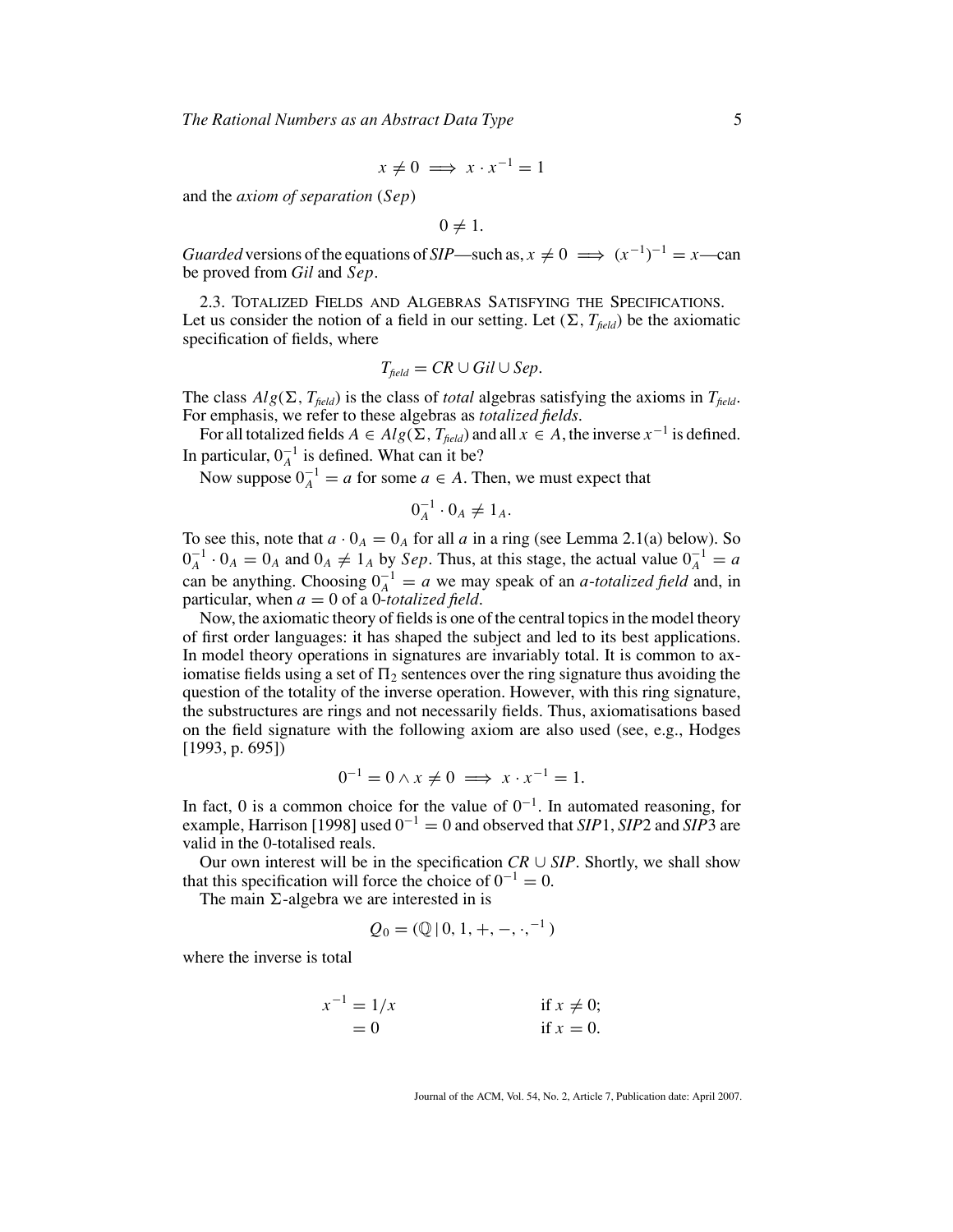This total algebra satisfies the axioms of a field  $T_{field}$  and is a 0-totalized field of rationals.

Similarly, we can define the  $a$ -totalized field  $Q_a$  of rationals where the inverse is made total by  $0^{-1} = a$ .

2.4. PROPERTIES. We will now derive some simple equational properties from the axioms.

LEMMA 2.1. *The following equations are provable from CR:*  $(a) 0 \cdot x = 0.$  $(b) (-1) \cdot x = -x.$ *(c)* (−*x*) · *y* = −(*x* · *y*).  $(d) -0 = 0.$  $(e) (-x) + (-y) = -(x + y).$  $(f) -(-x) = x.$ 

PROOF (a) We calculate:

| $0 + 0 = 0$                                                             | by $CR3$                      |
|-------------------------------------------------------------------------|-------------------------------|
| $(0+0)\cdot x=0\cdot x$                                                 | multiplying both sides by $x$ |
| $0 \cdot x + 0 \cdot x = 0 \cdot x$                                     | by CR8 and CR6                |
| $(0 \cdot x + 0 \cdot x) + (-(0 \cdot x)) = 0 \cdot x + (-(0 \cdot x))$ | adding to both sides          |
| $0 \cdot x + (0 \cdot x + (- (0 \cdot x))) = 0$                         | by $CR1$ and $CR4$            |
| $0 \cdot x + 0 = 0$                                                     | by $CR4$                      |
| $0 \cdot x = 0$                                                         | by $CR3$ .                    |

(b) We calculate:

$$
(-1) \cdot x = (-1) \cdot x + (x - x)
$$
  
\n
$$
= ((-1) \cdot x + (x \cdot 1)) - x
$$
  
\n
$$
= ((-1) \cdot x + (1 \cdot x)) - x
$$
  
\n
$$
= ((-1) + 1) \cdot x - x
$$
  
\n
$$
= (1 + (-1)) \cdot x - x
$$
  
\n
$$
= 0 - x
$$
  
\nby *CR3* and *CR4*  
\nby *CR6*  
\nby *CR8*  
\nby *CR8*  
\nby *CR2*  
\nby *CR4*  
\nby this Lemma clause (a)  
\nby *CR3*.

(c) We calculate:

$$
(-x) \cdot y = ((-1) \cdot x) \cdot y
$$
 by this Lemma clause (b)  
= (-1) \cdot (x \cdot y)  
= -(x \cdot y) by CR5  
by this Lemma clause (b).

(d) We calculate:

$$
-0 = (-1) \cdot 0
$$
 by this Lemma clause (b)  
= 0 by this Lemma clause (a).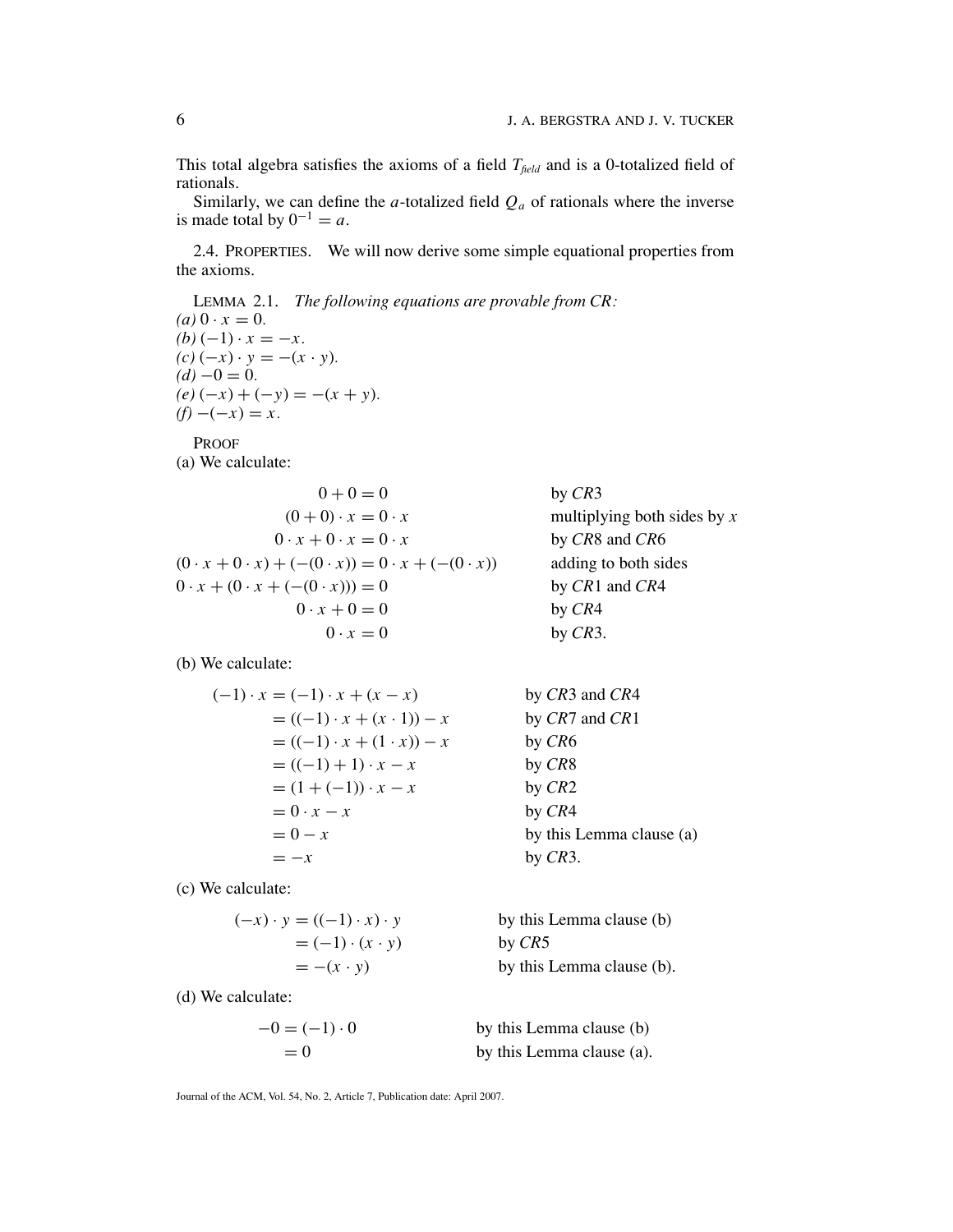# (e) We calculate:

$$
(-x) + (-y) = 0 + ((-x) + (-y))
$$
 by CR3  
\n
$$
= (-x + y) + (x + y)) + ((-x) + (-y))
$$
 by CR3  
\n
$$
= -(x + y) + ((x + -x) + (y + -y))
$$
 by CR1 and CR2  
\n
$$
= -(x + y) + (0 + 0)
$$
 by CR4  
\n
$$
= -(x + y) + 0
$$
 by CR3  
\nby CR3  
\nby CR3.  
\nby CR3.

(f) We calculate:

$$
-(-x) = 0 + -(-x)
$$
  
\n
$$
= (x + (-x)) + -(-x)
$$
  
\n
$$
= x + ((-x) + -(-x))
$$
  
\n
$$
= x + 0
$$
  
\n
$$
= x
$$
  
\nby *CR3*  
\nby *CR4*  
\nby *CR4*  
\nby *CR4*  
\nby *CR4*  
\nby *CR5*  
\nby *CR3*  
\nby *CR3*  
\nby *CR3*  
\nby *CR3*  
\nby *CR4*  
\nby *CR5*  
\nby *CR8*  
\nby *CR8*  
\nby *CR9*  
\nby *CR9*  
\nby *CR9*  
\nby *CR9*  
\nby *CR9*  
\nby *CR9*  
\nby *CR9*  
\nby *CR9*  
\nby *CR9*  
\nby *CR9*  
\nby *CR9*  
\nby *CR9*  
\nby *CR9*  
\nby *CR9*  
\nby *CR9*  
\nby *CR9*  
\nby *CR9*  
\nby *CR9*  
\nby *CR9*  
\nby *CR9*  
\nby *CR9*  
\nby *CR9*  
\nby *CR9*  
\nby *CR9*  
\nby *CR9*  
\nby *CR9*  
\nby *CR9*  
\nby *CR9*  
\nby *CR9*  
\nby *CR9*  
\nby *CR9*  
\nby *CR9*  
\nby *CR9*  
\nby *CR9*  
\nby *CR9*  
\nby *CR9*  
\nby *CR9*  
\nby *CR9*  
\nby *CR9*  
\nby *CR9*  
\nby *CR9*  
\nby 

We know from (a) that  $0 = 0 \cdot 0^{-1}$  is valid in a commutative ring. On adding the axioms *SIP* to *CR*, we force a value for 0<sup>−</sup>1:

THEOREM 2.2. *The following equation is provable from CR* ∪ *SIP:*

 $0^{-1} = 0$ .

PROOF. First observe that:

| $0 = 0^{-1} + -(0^{-1})$ | by CR4              |
|--------------------------|---------------------|
| $= 0^{-1} + (-0)^{-1}$   | by <i>SIP</i> 1     |
| $= 0^{-1} + 0^{-1}$      | by Lemma $2.1(d)$ . |

Now we calculate:

$$
0^{-1} = (0^{-1} + 0^{-1})^{-1}
$$
  
\n
$$
= (1 \cdot 0^{-1} + 1 \cdot 0^{-1})^{-1}
$$
  
\n
$$
= ((1 + 1) \cdot 0^{-1})^{-1}
$$
  
\n
$$
= (1 + 1)^{-1} \cdot (0^{-1})^{-1}
$$
  
\n
$$
= (1 + 1)^{-1} \cdot 0
$$
  
\n
$$
= 0
$$
  
\nby *CRS*  
\nby *SIP2*  
\nby *SIP3*  
\nby *SIP3*  
\nby Lemma 2.1(a) and *CR2*.

2.5. EQUATIONAL SUBTHEORIES OF FIELDS. Given the three axioms of *SIP*, one might ask: What is wrong with the unguarded equation  $x \cdot x^{-1} = 1$ ? It is easy to show that it contradicts *Sep*, that is,

$$
CR \cup \{x \cdot x^{-1} = 1\} \vdash 0 = 1.
$$

So we must try other equations for inverse. The axiom *Ril* implies a wider context for inverse.

LEMMA 2.3. *CR*  $\cup$  *SIP*  $\cup$ *Ril*  $\vdash u \cdot x \cdot y = u \implies u \cdot x \cdot x^{-1} = u$ .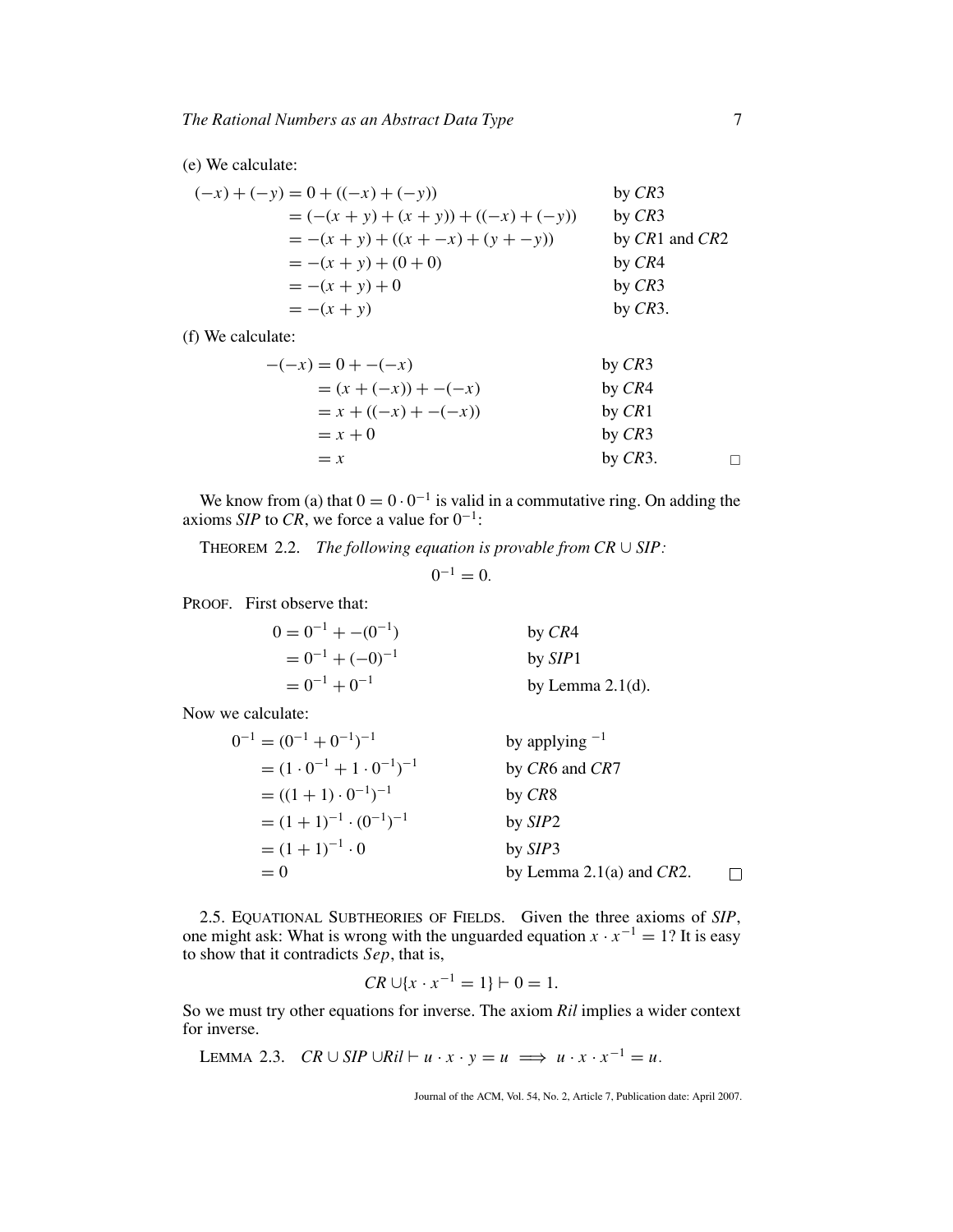PROOF. We calculate:

| $u \cdot x \cdot x^{-1} = (u \cdot x \cdot y) \cdot x \cdot x^{-1}$ | by premiss            |
|---------------------------------------------------------------------|-----------------------|
| $= u \cdot y \cdot x \cdot x \cdot x^{-1}$                          | by commutativity      |
| $= u \cdot y \cdot x$                                               | by Ril                |
| $= u$                                                               | by premiss. $\square$ |

Let us show that the equational specifications are (almost) subtheories of  $T_{field}$  = *CR* ∪ *Gil* ∪ *Sep*. First, we need this cancelation lemma:

LEMMA 2.4.  $T_{field} \vdash x \cdot y = 1 \land x \cdot z = 1 \rightarrow y = z.$ 

PROOF. If  $x \cdot y = 1$ , then  $x \neq 0$ . Multiply both assumptions by  $x^{-1}$  and we have  $x^{-1} \cdot x \cdot y = x^{-1}$  and  $x^{-1} \cdot x \cdot z = x^{-1}$ . So, using *Gil* for  $x \neq 0$ , we have  $1 \cdot y = x^{-1}$ and  $1 \cdot z = x^{-1}$ . By *CR*7, we have  $y = x^{-1} = z$ . □

LEMMA 2.5. 
$$
T_{field} \cup \{0^{-1} = 0\} \vdash SIP \text{ and } T_{field} \cup \{0^{-1} = 0\} \vdash Ril.
$$

PROOF. Consider the three axioms of *SIP* in turn.

 $(1)(-x)^{-1} = -(x^{-1})$ . If  $x = 0$ , then the equation is true trivially. Suppose  $x \neq 0$ and so  $-x \neq 0$ . We calculate:

| $1 = (-x) \cdot (-x)^{-1}$       | by <i>Gil</i>       |
|----------------------------------|---------------------|
| $= (-1 \cdot x) \cdot (-x)^{-1}$ | by Lemma $2.1(b)$   |
| $= x \cdot -1 \cdot (-x)^{-1}$   | by CR6              |
| $= x \cdot -(-x)^{-1}$           | by Lemma $2.1(b)$ . |

By *Gil*, we also have  $1 = x \cdot x^{-1}$ . So,

$$
x^{-1} = -(-x)^{-1}
$$
 by Cancellation Lemma 2.4  
–(x<sup>-1</sup>) = -(-(-x)<sup>-1</sup>) by applying –  
= (-x)<sup>-1</sup> by Lemma 2.1(f).

 $(2)$   $(x \cdot y)^{-1} = x^{-1} \cdot y^{-1}$ . If  $x = 0$  or  $y = 0$ , then the equation is true trivially. If  $x \neq 0$  and  $y \neq 0$ , then  $x \cdot y \neq 0$ . By *Gil*, we have

$$
(x \cdot y) \cdot (x \cdot y)^{-1} = 1
$$

and by the axioms of *CR*

$$
(x \cdot y) \cdot x^{-1} \cdot y^{-1} = 1 \cdot 1 = 1.
$$

Thus, by cancellation,  $(x \cdot y)^{-1} = x^{-1} \cdot y^{-1}$ .

(3)  $(x^{-1})^{-1} = x$ . If  $x = 0$ , then the equation is true trivially. If  $x \neq 0$ , then  $x^{-1} \neq 0$ . By *Gil*, we have

$$
(x^{-1}) \cdot (x^{-1})^{-1} = 1
$$
 and  $(x^{-1}) \cdot x = 1$ .

By cancellation,  $(x^{-1})^{-1} = x$ .

The derivation of *Ril* is obvious.  $\Box$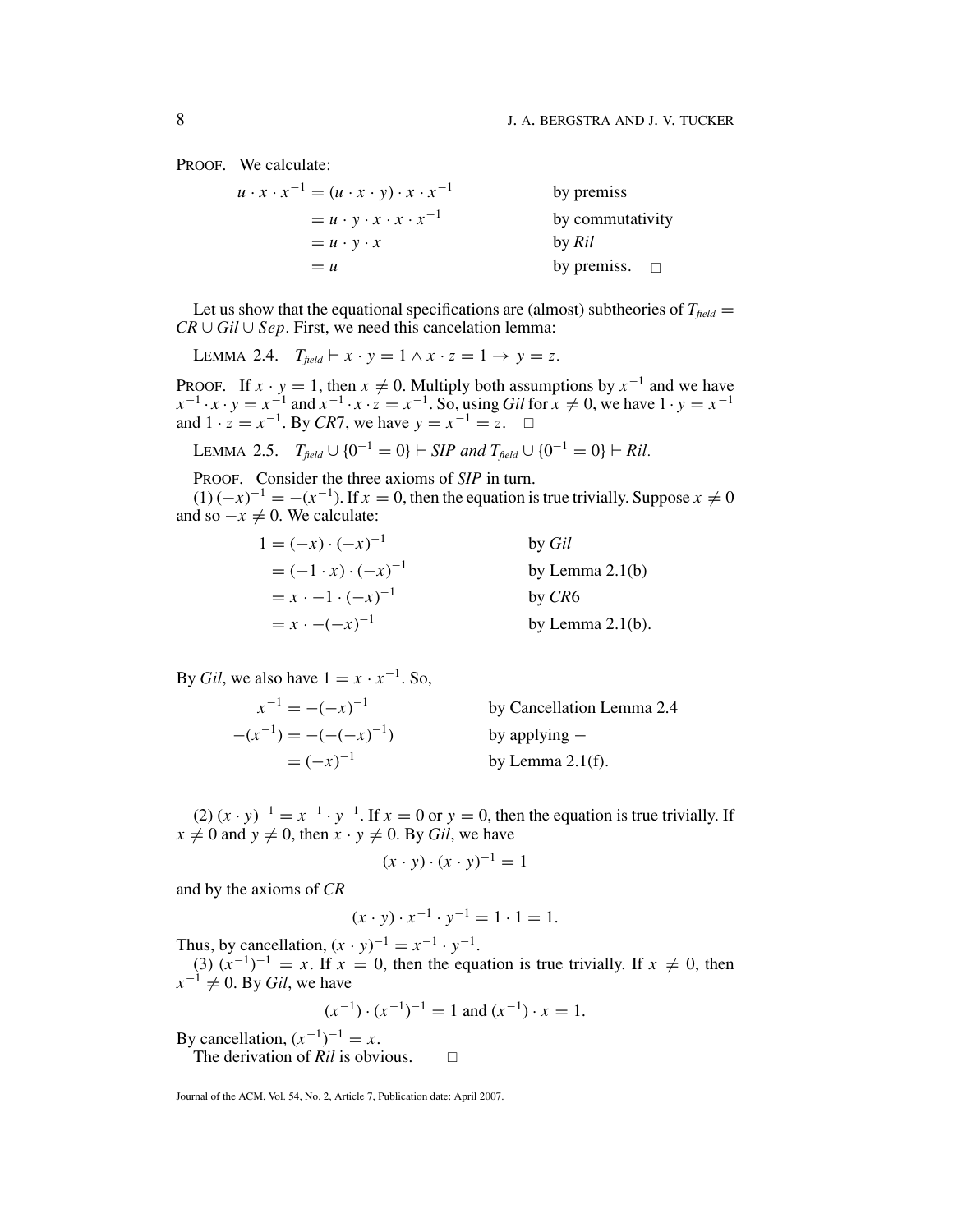Notice that for any closed equation,  $T_{field} \vdash t = s$  implies  $T_{field} \cup \{0^{-1} = 0\} \vdash$  $t = s$ , which is trivial as  $\vdash$  is monotonic.

### 3*. Initial Algebra Specification*

We give two algebraic specifications of the rationals, one infinite and one finite.

3.1. A RECURSIVE EQUATIONAL SPECIFICATION. Let us define the numerals over  $\Sigma$  by  $\underline{0} = 0$  and  $n + 1 = \underline{n} + 1$ . We denote 0, 1, 1 + 1, (1 + 1) + 1, ... by  $0, \underline{1}, \underline{2}, \underline{3}, \ldots$ . Now we define a set *I* of closed  $\Sigma$ -equations between numerals by

$$
I = \{ \underline{n} \cdot (\underline{n})^{-1} = 1 \mid n > 0 \}.
$$

THEOREM 3.1. *There exists a recursive equational initial algebra specification* (-,*CR* ∪ *SIP* ∪ *I*)*, without hidden functions, of the totalised field Q*<sup>0</sup> *of rational numbers, that is,*

$$
T(\Sigma, CR \cup SIP \cup I) \cong Q_0.
$$

PROOF. Clearly, the specification *I* is decidable. Note that, by inspection,

$$
Q_0 \models \textit{CR} \cup \textit{SIP} \cup \textit{I}.
$$

By initiality, there exists a unique  $\Sigma$ -homomorphism  $\phi$ :  $T(\Sigma, CR \cup SIP \cup I)$  $\rightarrow Q_0$ .

As  $Q_0$  is  $\Sigma$ -minimal, we know that  $\phi$  is surjective. Thus, to complete the proof, we must show that  $\phi$  is also injective.

Consider  $Q_0$ . The domain  $\mathbb Q$  of  $Q_0$  can be represented as follows:

$$
\mathbb{Q} = \{0\} \cup \left\{\frac{n}{m} \mid n > 0, m > 0, \gcd(n, m) = 1\right\} \cup \left\{-\frac{n}{m} \mid n > 0, m > 0, \gcd(n, m) = 1\right\}.
$$

We use this representation to calculate the values of  $\phi$  on certain equivalence classes of terms in  $T(\Sigma, CR \cup SIP \cup I)$ :

LEMMA 3.2. *The following hold:*  $φ([0]) = 0$  $\phi([1]) = 1$  $\phi(\underline{n}) = n$  $\phi([n^{-1}]) = \frac{1}{n}$  $\phi(\left[\underline{n} \cdot \underline{m}^{-1}\right]) = \frac{n}{m}$ , providing gcd(n, m) = 1.  $\phi([-(\underline{n} \cdot \underline{m}^{-1})]) = -\frac{n}{m},$  providing gcd(n, m) = 1.

PROOF. Cases (i) and (ii) are obvious since  $\phi$  preserves constants. Case (iii) is shown by induction on *n*. Case (iv) is shown by induction on *n* and uses the interpretation of  $^{-1}$ . The last two cases are based on

$$
\phi([\underline{n} \cdot \underline{m}^{-1}]) = \begin{cases} \frac{\phi([n])}{\phi([m])} & \text{if } gcd(n, m) = 1; \\ \frac{n: gcd(n, m)}{m: gcd(n, m)} & \text{otherwise} \end{cases}
$$

where we use: to denote division on natural numbers.  $\Box$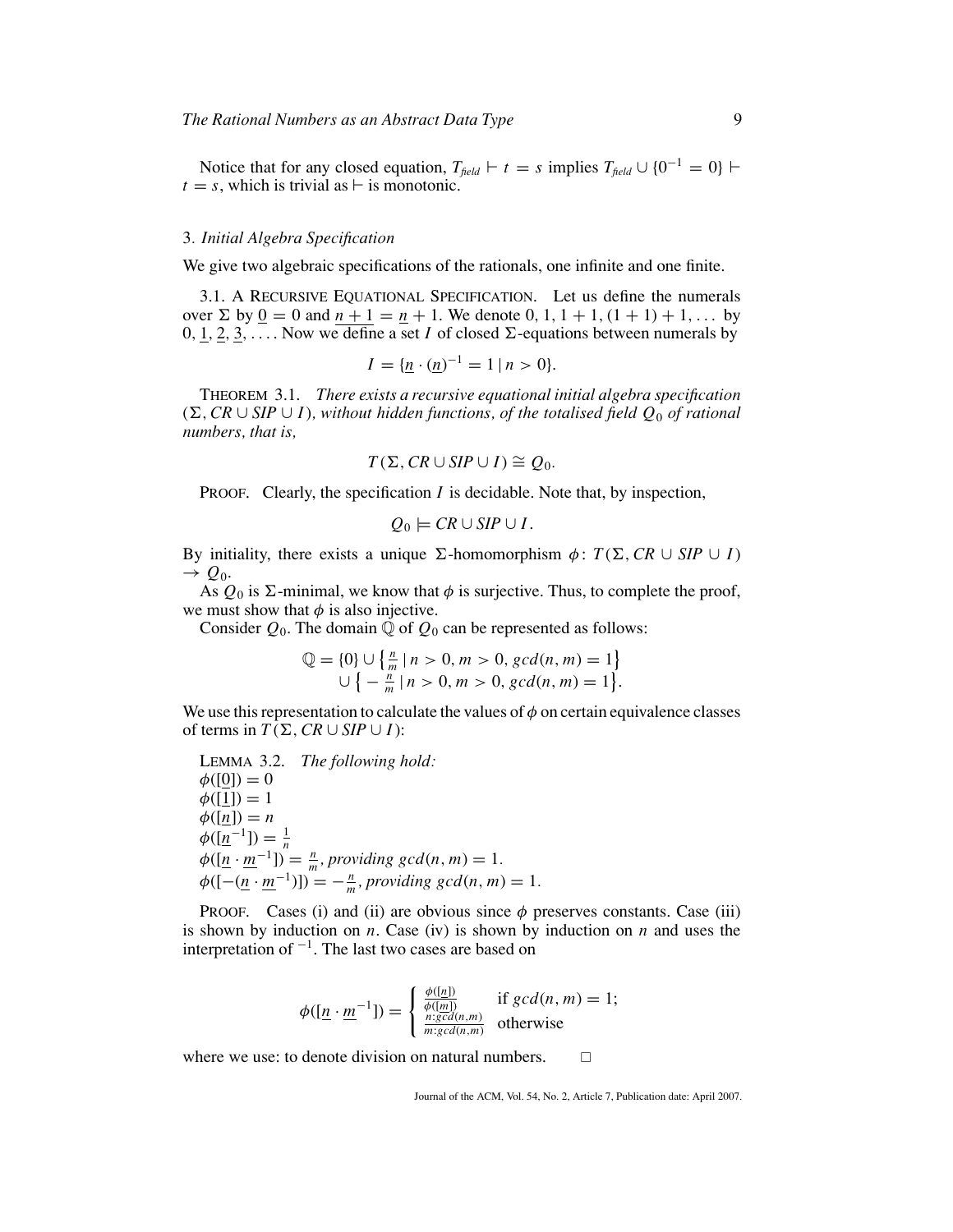These observations suggest the following definition and lemma. Let

$$
TR = \{ \underline{0} \} \cup \{ \underline{n} \cdot \underline{m}^{-1} \mid n > 0, m > 0, \gcd(n, m) = 1 \} \cup \{ -(\underline{n} \cdot \underline{m}^{-1}) \mid n > 0, m > 0, \gcd(n, m) = 1 \}.
$$

LEMMA 3.3. *The set TR is a transversal for the equivalence relation*  $\equiv_{CR\cup SIP\cup I}$ , *that is, each equivalence class contains one and only one element of TR.*

Before we prove Lemma 3.3, let us note that it is enough to prove  $\phi$  is injective. For suppose

$$
\phi([t]) = \phi([t']).
$$

Then, by Lemma 3.3, we know that  $[t] = [r]$  and  $[t'] = [r']$  for unique  $r, r' \in TR$ . Thus,

$$
\phi([r]) = \phi([r']).
$$

But, by Lemma 3.2, we know that  $\phi([r])$  and  $\phi([r'])$  have values in the normal form of  $\frac{n}{m}$ , or  $-\frac{n}{m}$ , provided *gcd*(*n*, *m*) = 1, etc. This happens if, and only if, *r* = *r'* and hence if, and only if,  $[t] = [t']$ .

It remains to prove the Lemma 3.3 as follows: PROOF. Let  $E = CR \cup SIP \cup I$ . We have to show that:

(1) for each closed term  $t \in T(\Sigma)$  there is some  $u \in TR$  such that  $E \vdash t = u$ ; (2) for any closed terms  $k, l \in TR$ , if  $E \vdash k = l$  then  $k \equiv l$ .

The proof of (1) is by induction on the structure of term *t* and requires a large case analysis based on the leading function symbol of  $t$  in  $\Sigma$  and possible normal forms for subterms in *TR*. We give one of the induction cases for illustration:

*Case*: Multiplication  $t = r \cdot s$ .

By induction, both *r* and *s* are provably equivalent to elements of *TR*. We take the following subcase: suppose

$$
(\Sigma, E) \vdash r = \underline{n} \cdot \underline{m}^{-1}
$$
 and  $E \vdash s = -(\underline{k} \cdot \underline{l}^{-1}).$ 

Now,

$$
(\Sigma, E) \vdash r \cdot s = \underline{n} \cdot \underline{m}^{-1} \cdot -(\underline{k} \cdot \underline{l}^{-1}) \qquad \text{by substitution}
$$
\n
$$
\vdash r \cdot s = \underline{n} \cdot \underline{m}^{-1} \cdot (-1) \cdot (\underline{k} \cdot \underline{l}^{-1}) \qquad \text{by } CR6 \text{ and } CR7
$$
\n
$$
\vdash r \cdot s = (-1) \cdot \underline{n} \cdot \underline{m}^{-1} \cdot \underline{k} \cdot \underline{l}^{-1} \qquad \text{by } CR8
$$
\n
$$
\vdash r \cdot s = (-1) \cdot (\underline{n} \cdot \underline{k}) \cdot (\underline{m}^{-1} \cdot \underline{l}^{-1}) \qquad \text{by } SIP2
$$
\n
$$
\vdash r \cdot s = (-1) \cdot (\underline{n} \cdot \underline{k}) \cdot (\underline{m} \cdot \underline{l})^{-1} \qquad \text{by } SIP3
$$
\n
$$
\vdash r \cdot s = (-1) \cdot (\underline{n} \cdot \underline{k}) \cdot (\underline{m} \cdot \underline{l})^{-1} \qquad \text{by } SIP3
$$
\n
$$
\vdash r \cdot s = -(\underline{n} \cdot \underline{k}) \cdot (\underline{m} \cdot \underline{l})^{-1} \qquad \text{by } SIP3
$$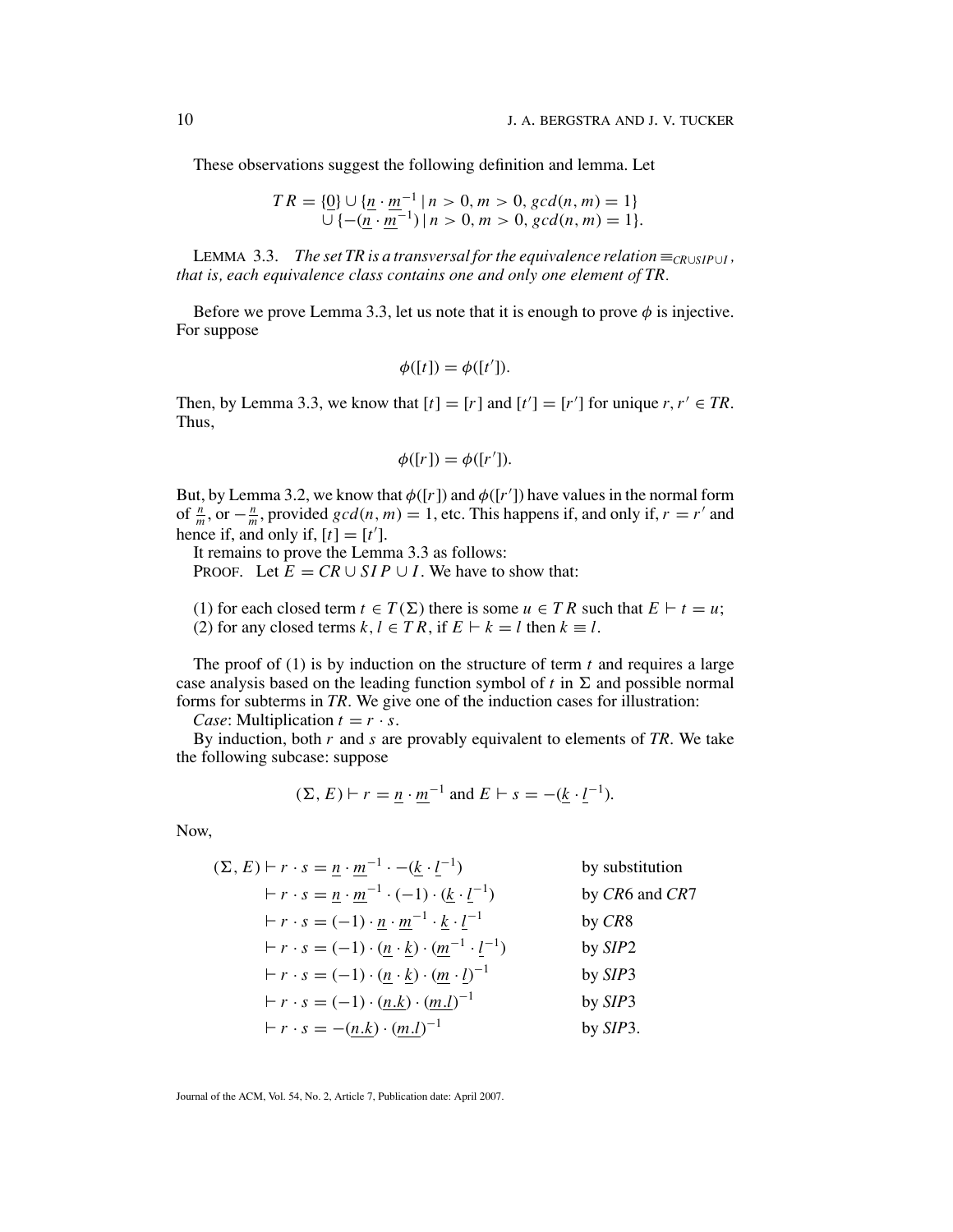Now let  $u = \gcd(n,k, m.l)$ . If  $u = 1$ , then we are done. Suppose that  $n.k = u.p$ and  $m.l = u.q$  and so  $gcd(p,q) = 1$ . Then we continue rewriting:

| $(\Sigma, E) \vdash r \cdot s = -(u.p) \cdot (u.q)^{-1}$                         | by definition      |
|----------------------------------------------------------------------------------|--------------------|
| $\vdash r \cdot s = -(\underline{u} \cdot p) \cdot (\underline{u} \cdot q)^{-1}$ | by Lemma 3.4       |
| $\vdash r \cdot s = -(\underline{u} \cdot \underline{u}^{-1})(p \cdot q^{-1})$   | by CR6 and SIP2    |
| $r \cdot s = -p \cdot q^{-1}$                                                    | by equations of I. |

The term  $-\underline{p} \cdot \underline{q}^{-1}$  is of the required form because  $gcd(p, q) = 1$ . The following is an easy induction.

LEMMA 3.4. *For any*  $p, q \in \mathbb{N}$  *we have* 

$$
(\Sigma, E) \vdash p + q = p + q
$$
  

$$
(\Sigma, E) \vdash p.q = p \cdot q
$$
  

$$
(\Sigma, E) \vdash -p = -p.
$$

The proof of uniqueness condition (2) is easy: Suppose  $k \neq l$ . Then they have different interpretations in  $Q_0$  under  $\phi$ . This means that they cannot be proved equal by the axioms  $CR \cup SIP \cup I$  since  $Q_0$  satisfies these axioms.

This completes the proof of Lemma 3.3 and hence the proof of Theorem 3.1.  $\Box$ 

3.2. A FINITE EQUATIONAL SPECIFICATION. We first introduce an operation:

*Definition* 3.5.  $Z(x) = 1 - x \cdot x^{-1}$ .

The operator "measures" the difference between  $x \cdot x^{-1}$  and 1. Clearly,

$$
Z(x) = 0 \Leftrightarrow x \cdot x^{-1} = 1.
$$

The operator has many useful properties. For example, the set *I* of closed equations used in Section 3.1 can be written

$$
I = \{ Z(\underline{n}) = 0 \, | \, n > 0 \}.
$$

The operator *Z* is a function that is definable by a term over the field signature. It is used to simplify notations and calculations below. It does not count as a hidden function as it can be simply removed from all specifications by expanding its explicit definition.

Recall *Lagrange's Theorem* that every natural number can be represented as the sum of four squares (see Dickson [1952, pp. 275–303]). We define a special equation *L* (for Lagrange):

$$
Z(1 + x^2 + y^2 + z^2 + u^2) = 0.
$$

*L* expresses that for a large collection of numbers (in particular, those *q* which can be written as 1 plus the sum of four squares)  $q \cdot q^{-1}$  equals 1.

THEOREM 3.6. *There exists a finite equational initial algebra specification, without hidden functions, of the totalised field Q*<sup>0</sup> *of rational numbers; in particular,*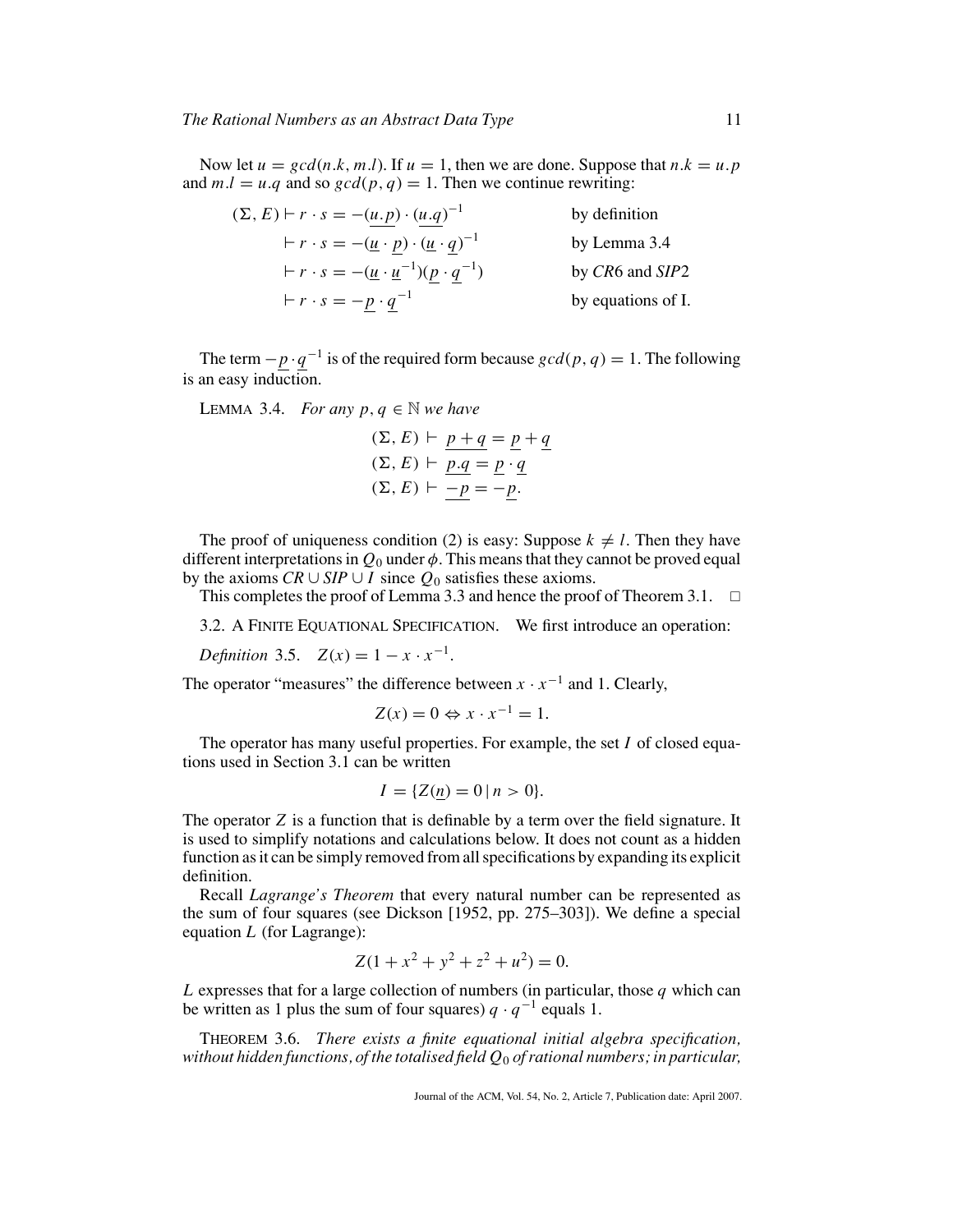$$
T(\Sigma, \mathit{CR} \cup \mathit{SIP} \cup L) \cong Q_0.
$$

PROOF. First, note that, by inspection,

$$
Q_0 \models \mathit{CR} \cup \mathit{SIP} \cup L.
$$

We know that *CR* and *SIP* are valid in  $Q_0$ . To see that *L* is valid, note that  $(1 + x^2 +$  $y^2 + z^2 + w^2$ ) is always positive and never 0. Since  $Q_0 \models x \neq 0 \implies x \cdot x^{-1} = 1$ , we conclude that *L* is valid.

By initiality, there exists a unique  $\Sigma$ -homomorphism  $\phi$ :  $T(\Sigma, CR \cup SIP \cup L) \rightarrow$ *Q*0.

As  $Q_0$  is  $\Sigma$ -minimal, we know that  $\phi$  is surjective. Thus, to complete the proof, we must show that  $\phi$  is also injective.

On the other hand, recalling the recursive set *I* of numerals Section 3.1, we know that

$$
L \vdash I.
$$

This is because for each  $n \in \mathbb{N}$  we can choose some *x*, *y*, *z*, *w* such that  $n =$  $1 + x^2 + y^2 + z^2 + w^2$ . Therefore,

$$
T(\Sigma, CR \cup SIP \cup L) \models CR \cup SIP \cup I.
$$

By initiality, there exists a unique  $\Sigma$ -homomorphism  $\phi$ :  $T(\Sigma, CR \cup SIP \cup I) \rightarrow$  $T(\Sigma, CR \cup SIP \cup L)$ . But, by Theorem 3.1,  $T(\Sigma, CR \cup SIP \cup I) \cong Q_0$  and so there is a  $\Sigma$ -homomorphism  $\psi: Q_0 \to T(\Sigma, CR \cup SIP \cup L)$ . Thus, by minimality, we have  $\phi$  is a  $\Sigma$ -isomorphism with  $\psi$  as its inverse and  $T(\Sigma, CR \cup SIP \cup L) \cong Q_0$ .  $\Box$ 

# 4*. A Simpler Specification using the Modulus Function*

Consider the algebra *Q*<sup>0</sup> of rational numbers expanded with the modulus function || and let this be denoted

$$
Q_{0,||} = (\mathbb{Q} \,|\, 0, 1, +, -, \cdot, ^{-1}, ||).
$$

We will give an equational specification of this algebra. The following two sets of equations can be added to  $CR \cup SIP$ . The first specifies the modulus operator on the rational numbers.

#### **equations** *MOD*

$$
|0| = 0
$$
  
\n
$$
|1| = 1
$$
  
\n
$$
|-x| = |x|
$$
  
\n
$$
|x \cdot y| = |x| \cdot |y|
$$
  
\n
$$
|x^{-1}| = (|x|)^{-1}
$$
  
\n
$$
|1 + (|x|)| = 1 + |x|
$$

**end**

The second guarantees the existence of proper inverses for sufficiently many closed terms.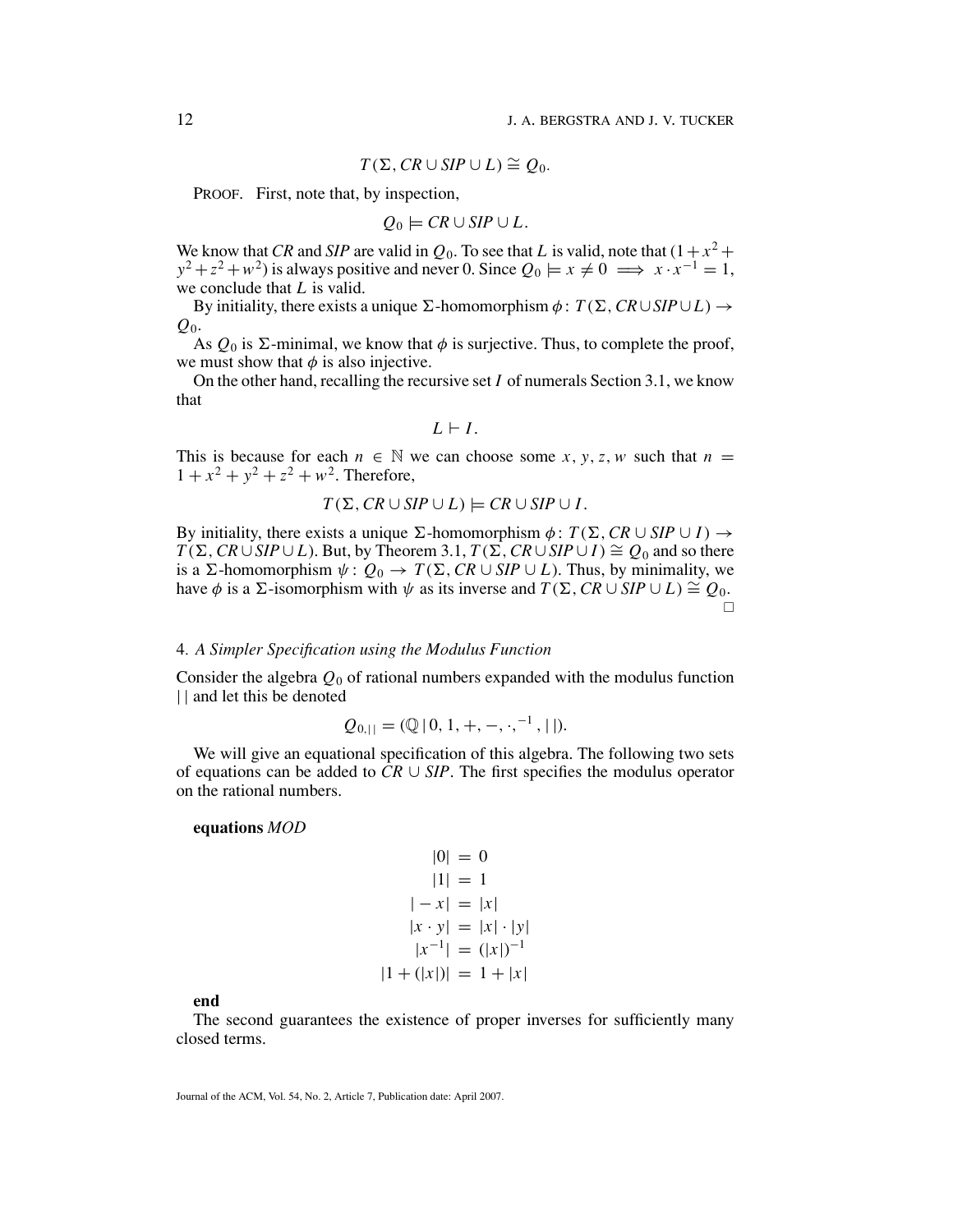### **equations** *Modril*

 $Z(1 + |x|) = 0$ 

**end**

To get used to the axioms for | |, we prove a simple lemma of use later:

LEMMA 4.1. *For each*  $k \in \mathbb{N}$ ,  $CR \cup MOD \vdash |\underline{k}| = \underline{k}$ .

PROOF. By induction on *k*.

*Basis*,  $k = 0$ : We calculate:

| $ 0  =  0 $ | by definition of 0  |
|-------------|---------------------|
| $= 0$       | by <i>MOD</i> 1     |
| $= 0$       | by definition of 0. |

*Induction step, k* + *1*, Assume as induction hypothesis that  $|\underline{k}| = \underline{k}$ . We calculate:

| $k + 1 = k + 1$ | by definition of $k + 1$               |  |
|-----------------|----------------------------------------|--|
| $= 1 + k$       | by commutativity CR2                   |  |
| $= 1 +  k $     | by induction hypothesis                |  |
| $=  1 +  k  $   | by <i>MOD</i> 6                        |  |
| $=  1 + k $     | by induction hypothesis                |  |
| $=  k + 1 $     | by CR2 and the definition of $k + 1$ . |  |

**THEOREM 4.2.** *The initial algebra*  $T(\Sigma \cup \{||}, CR \cup SIP \cup MOD \cup Modri)$  *is isomorphic to the algebra*  $Q_{0,1}$  *of rational numbers.* 

PROOF. The proof follows the pattern of earlier theorems (Theorems 3.1 and 3.6). For notational convenience, let

 $E = CR \cup SIP \cup MOD \cup Modril$ .

The equations in *E* are valid in  $Q_{0,||}$ . Thus, by initiality, there exists a unique  $\Sigma \cup \{|\ | \}$ -homomorphism

$$
\psi: T(\Sigma \cup \{||\}, E) \to Q_{0,||}.
$$

As  $Q_{0,||}$  is  $\Sigma \cup \{||\}$ -minimal, we know that  $\psi$  is surjective. Thus, to complete the proof, we must show that  $\psi$  is also injective.

The carrier of  $Q_{0,||}$  is the same as  $Q_0$  and is

$$
\mathbb{Q} = \{0\} \cup \left\{ \frac{n}{m} \mid n > 0, m > 0, \gcd(n, m) = 1 \right\} \\ \cup \left\{ -\frac{n}{m} \mid n > 0, m > 0, \gcd(n, m) = 1 \right\}.
$$

This suggests that we should use the previous transversal

$$
TR = \{ \underline{0} \} \cup \{ \underline{n} \cdot \underline{m}^{-1} \mid n > 0, m > 0, \gcd(n, m) = 1 \} \cup \{ -(\underline{n} \cdot \underline{m}^{-1}) \mid n > 0, m > 0, \gcd(n, m) = 1 \}.
$$

as a transversal for  $T(\Sigma \cup \{||\}, E)$ . Following the pattern of Theorem 3.1, we can prove new versions of the evaluation and transversal Lemmas 3.2 and 3.3.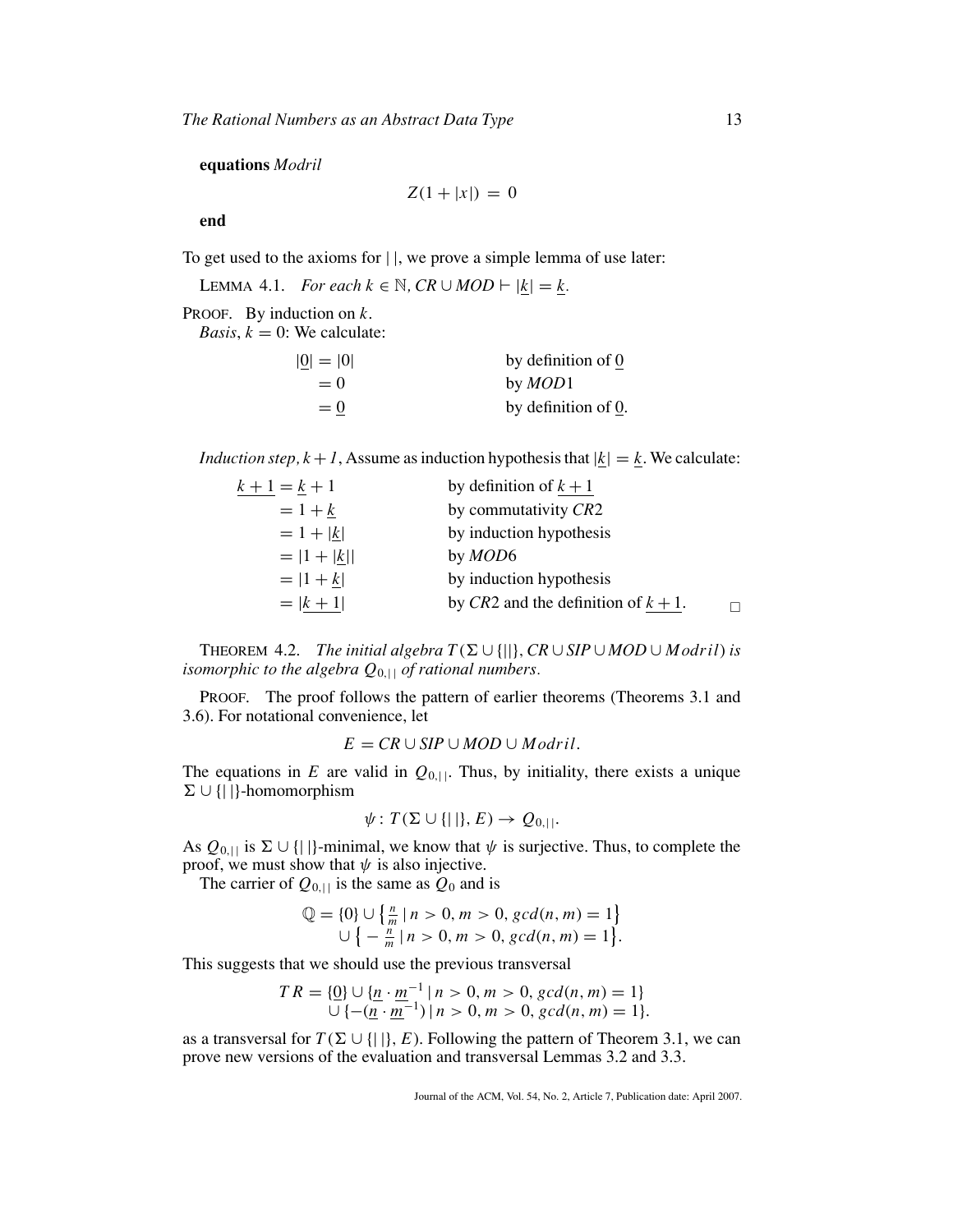First, we generalize the numeral notation for the naturals to a notation for the rationals. For each  $r \in \mathbb{Q}$ , we define

$$
\underline{r} = 0 \quad \text{if } r = 0; \\
\underline{m} - \underline{n} \cdot \underline{m}^{-1} \quad \text{if } r = \frac{n}{m} \text{ and } n > 0, m > 0, \gcd(n, m) = 1 \\
= -(\underline{n} \cdot \underline{m}^{-1}) \quad \text{if } r = -\frac{n}{m} \text{ and } n > 0, m > 0, \gcd(n, m) = 1
$$

Thus, with this notation,  $TR = \{r \mid r \in \mathbb{Q}\}.$ 

LEMMA 4.3. *The*  $\Sigma \cup \{|\}$  *homomorphism*  $\psi$  *satisfies*  $\psi([r]) = r$  *for all*  $r \in \mathbb{Q}$ *.* PROOF. This follows the same arguments as the proof of Lemma 3.2. Note clauses  $(i)$ ,  $(v)$  and  $(vi)$ .  $\Box$ 

LEMMA 4.4. *The set TR is a transversal for the equivalence relation*  $\equiv_E$  *on*  $T(\Sigma \cup \{|\}|).$ 

Suppose we have proved this fact, then we can conclude the proof of the theorem as follows. If

$$
\psi([t]) = \psi([t']).
$$

then, by Lemma 4.4, there exist  $r, r' \in TR$  such that

 $E \vdash t = \underline{r}$  and  $E \vdash t' = \underline{r}'$ .

Thus,

$$
\psi([r]) = \psi([r']).
$$

Now, by Lemma 4.3,

$$
\psi([r]) = r \text{ and } \psi([r']) = r'.
$$

Thus,

$$
r=r'.
$$

Since *TR* is a transveral, this happens if, and only if, the terms

$$
\underline{r} = \underline{r}'
$$

and hence  $[r] = [r']$  and  $[t] = [t']$ .

It remains to prove Lemma 4.4. We note the following.

LEMMA 4.5.  $CR \cup MOD \cup Modril \vdash I$ 

PROOF. We can write the set *I* as

$$
I = \{ Z(\underline{n}) = 0 \, | \, n > 0 \}
$$

and so prove, by induction on *n* > 0, that *CR* ∪ *MOD* ∪ *Modril*  $\vdash$  Z(*n*) = 0.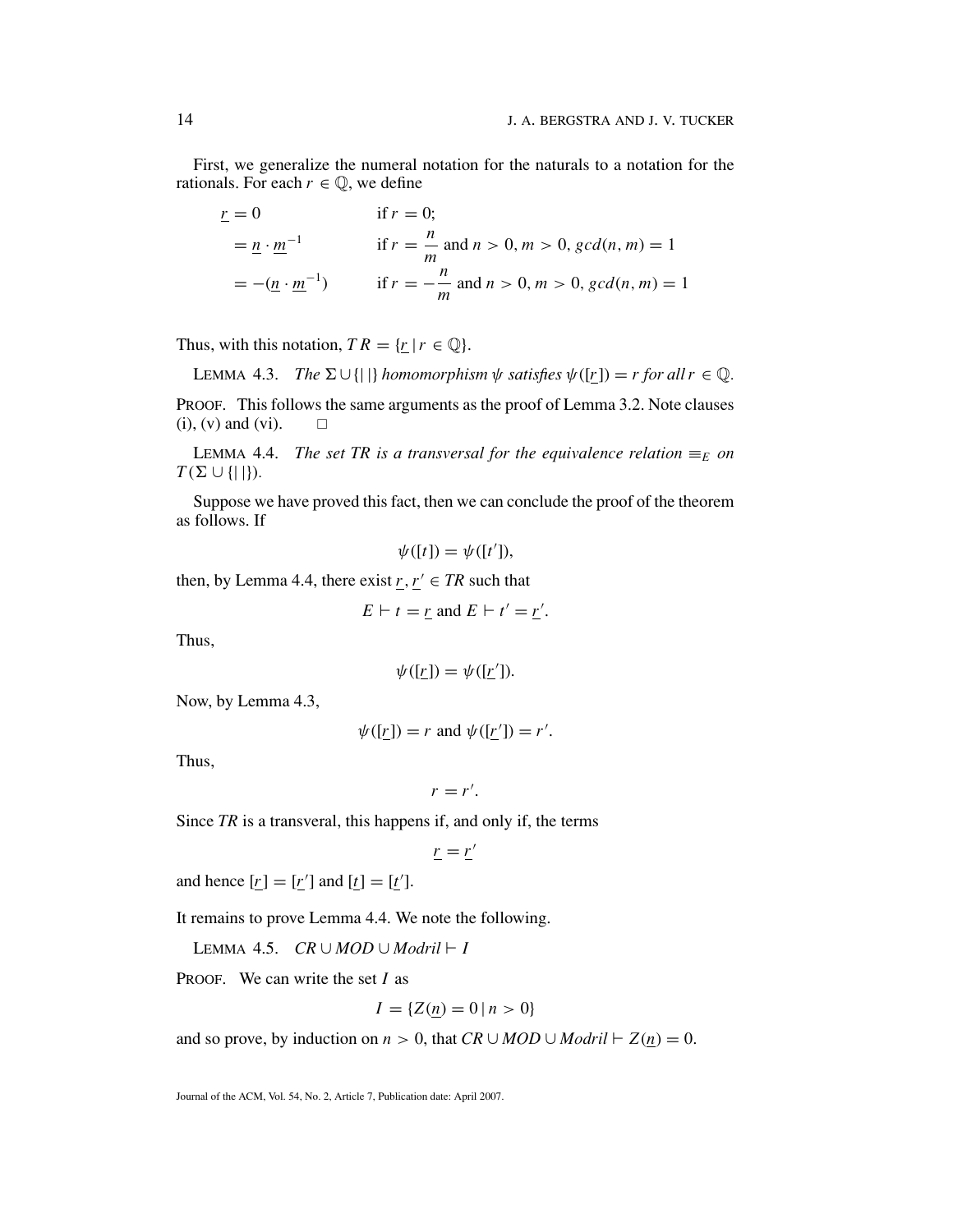*Basis*  $n = 1$ *. We calculate:* 

| $Z(1) = Z(1 + 0)$                      | by $CR3$ and the definition of 0 |
|----------------------------------------|----------------------------------|
| $= Z(\underline{1} +  \underline{0} )$ | by <i>MOD</i> 1                  |
| $= 0$                                  | by <i>Modril</i> .               |

*Induction Step*  $n = k + 1$ *. We calculate:* 

| $Z(k + 1) = Z(k + 1)$ | by the definition of $k + 1$ |   |
|-----------------------|------------------------------|---|
| $= Z(1 + k)$          | by $CR2$                     |   |
| $= Z(1 +  k )$        | by Lemma 4.1                 |   |
| $= 0$                 | by <i>Modril</i> .           | П |

We can show that for every term  $t \in T(\Sigma \cup \{||\})$  there is an  $r \in T R$  such that  $E \vdash t = r$ . Notice that by Lemma 4.5, and Lemma 3.3, we know that for all terms *t* not containing  $|\,|, t \in T(\Sigma), E \vdash t = r$ .

We prove the transversal lemma by induction on the height  $Ht(t)$  of terms  $t \in$  $T(\Sigma \cup \{|\}|).$ 

*Basis*.  $Ht(t) = 0$ . Then  $t = 0$  or  $t = 1$  and we are done.

*Induction Step,*  $Ht(t) = k + 1$ *. Suppose that the lemma is true for terms of* height lower than  $Ht(t) = k$  and consider a term of height *k*. There are five cases corresponding to the operations. We consider two for illustration.

*Case t* =  $s + s'$ . By induction,

$$
E \vdash s = \underline{r} \text{ and } E \vdash s' = \underline{r'}
$$

for  $r, r' \in TR$ . Thus,

$$
E \vdash s + s' = \underline{r} + \underline{r'}.
$$

Now  $r + r'$  does not contain  $||$  and so reduces to some element in *TR*.

*Case t* = |*s*|. This is the interesting case. By induction,  $E \vdash s = r$ . There are three subcases.

If  $r = 0$ , then  $t = |r| = |0| = 0$  by *MOD*1. If  $\overline{r} = \overline{n} \cdot \overline{m}^{-1}$ , then

| $t =  n \cdot m^{-1} $                         | by definition   |
|------------------------------------------------|-----------------|
| $=  \underline{n}  \cdot  \underline{m}^{-1} $ | by <i>MOD</i> 4 |
| $=  n  \cdot  m ^{-1}$                         | by <i>MOD</i> 5 |
| $= n \cdot m^{-1}$                             | by Lemma 4.1.   |

If 
$$
\underline{r} = -(\underline{n} \cdot \underline{m}^{-1})
$$
, then  
\n $t = |-(\underline{n} \cdot \underline{m}^{-1})|$  by the definition  
\n $= \underline{n} \cdot \underline{m}^{-1}$  by *MOD3*.

Journal of the ACM, Vol. 54, No. 2, Article 7, Publication date: April 2007.

 $\Box$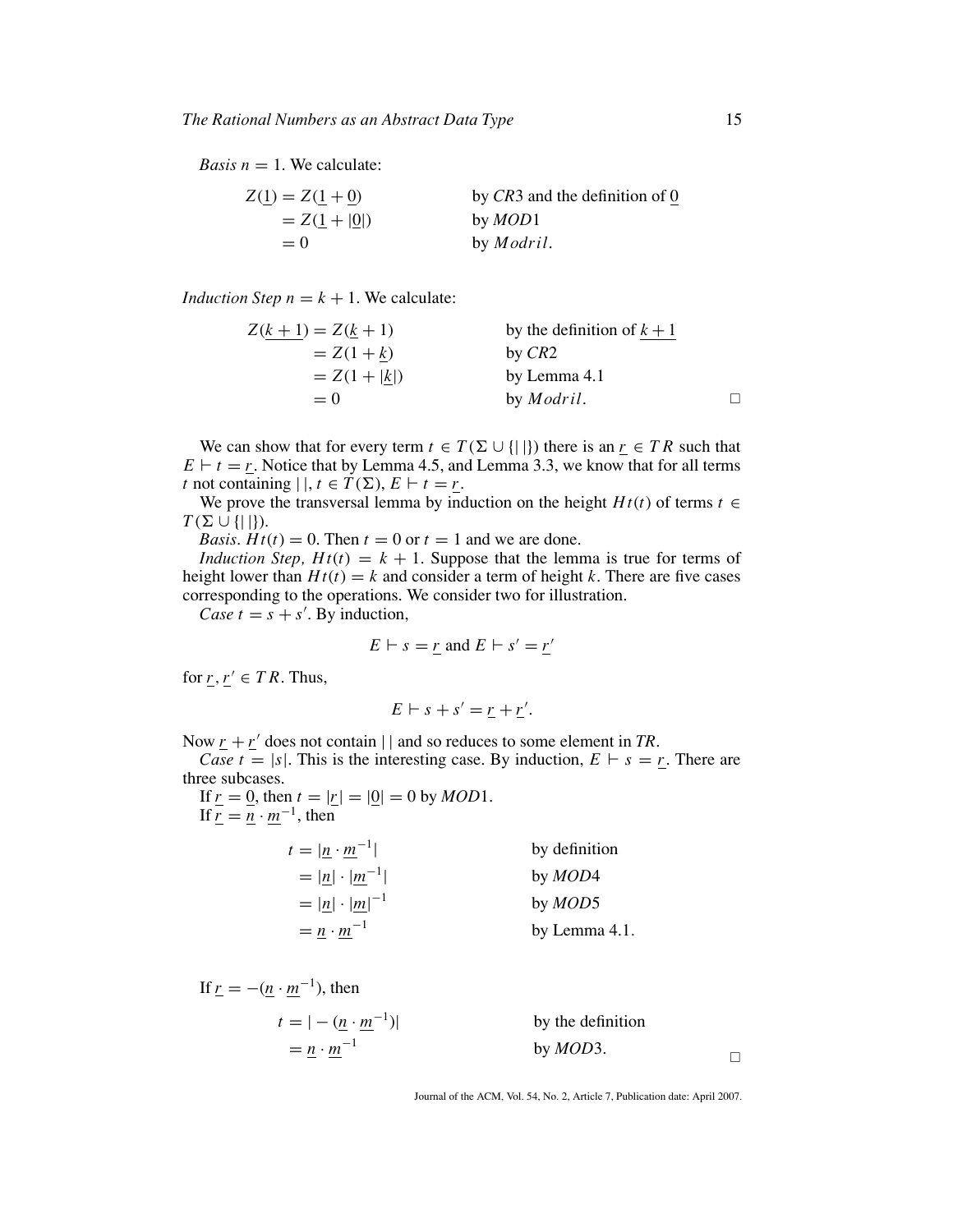The specification *CR* ∪ *SIP* ∪ *MOD* ∪ *Modril* of the rational numbers is simpler than the specification  $CR \cup SIP \cup L$  because it does not depend on (somewhat) sophisticated number theory.

## 5*. Specifications of Totalized Fields and Other Rational Arithmetics*

5.1. ON THE EQUATIONAL THEORY OF TOTALIZED FIELDS. It has long been known that the class of totalised fields is not a variety, that is, is not definable by equations over the field signature. The argument is based on the fact that the class of totalised fields is not closed under products (compare Birkhoff's Theorem, see, e.g., Meinke and Tucker [1992]).

We can rephrase and reprove this elementary fact in the present setting as follows:

LEMMA 5.1. *There is no set E of equations over the signature*  $\Sigma$  *of fields that is logically equivalent with CR* ∪ *SIP* ∪ *Sep* ∪ *Gil.*

PROOF. Assume the contrary and suppose that there is such a set of equations *E* such that  $Alg(\Sigma, E) = Alg(\Sigma, CR \cup SIP \cup Sep \cup Gil)$ . Consider the initial algebra  $I(\Sigma, E)$  of *E*. Now because the  $\Sigma$ -algebra  $Q_0$  of rational numbers is a model of *E*, we know that

$$
I(\Sigma, E) \models \neg (1 + 1 = 0).
$$

To see this, note that if  $1 + 1 = 0$  was valid in the initial model  $I(\Sigma, E)$  in then it would be valid under every homomorphism and, in particular, would be valid in *Q*0, which it is not.

Now, by assumption,  $I(\Sigma, E) \models \text{CR} \cup \text{SIP} \cup \text{Sep} \cup \text{Gil}$  and this implies

$$
I(\Sigma, E) \models Z(1+1) = 0.
$$

But the prime totalized field  $Z_2$  of characteristic 2 is also a model of  $CR \cup SIP \cup$ *Sep*  $\cup$  *Gil*. By initiality, here is an unique homomorphism  $\phi$  :  $I(\Sigma, E) \rightarrow Z_2$  and, being a minimal structure,  $Z_2$  must be a homomorphic image of  $I(\Sigma, E)$ . Now since *Z*(*x*) is a term,  $\phi Z(a) = Z(\phi(a))$  for all  $a \in A$  and  $\phi(Z(1+1)) = Z(\phi(1+1)) =$  $Z(\phi(1) + \phi(1)) = Z(1+1)$ . In  $Z_2$ , we have  $1+1 = 0$ , which implies  $Z(1+1) = 1$ . Thus, the unique homomorphism  $\phi$  maps  $Z(1+1) = 0$  in  $I(\Sigma, E)$  to  $Z(1+1) = 1$ in *Z*2, which is impossible for a homomorphism since the algebras satisfy *Sep*. (In fact, more generally all homomorphisms between fields must be injective.) This is a contradiction.  $\Box$ 

Using a similar argument one can prove that *there is no conditional equational*  $t$ heory  $\overline{C}E$  over the signature  $\Sigma$  of fields which is equivalent to  $\overline{C}R\cup\overline{S}lP\cup\overline{S}e$ p ∪ *Gil in first order logic*.

5.2. THE RESTRICTED INVERSE LAW. Recall *Ril* is

$$
x \cdot (x \cdot x^{-1}) = x.
$$

In the presence of  $CR \cup SIP$ , another way of writing  $Ril$  is as follows:

$$
Z(x) \cdot x = 0.
$$

Journal of the ACM, Vol. 54, No. 2, Article 7, Publication date: April 2007.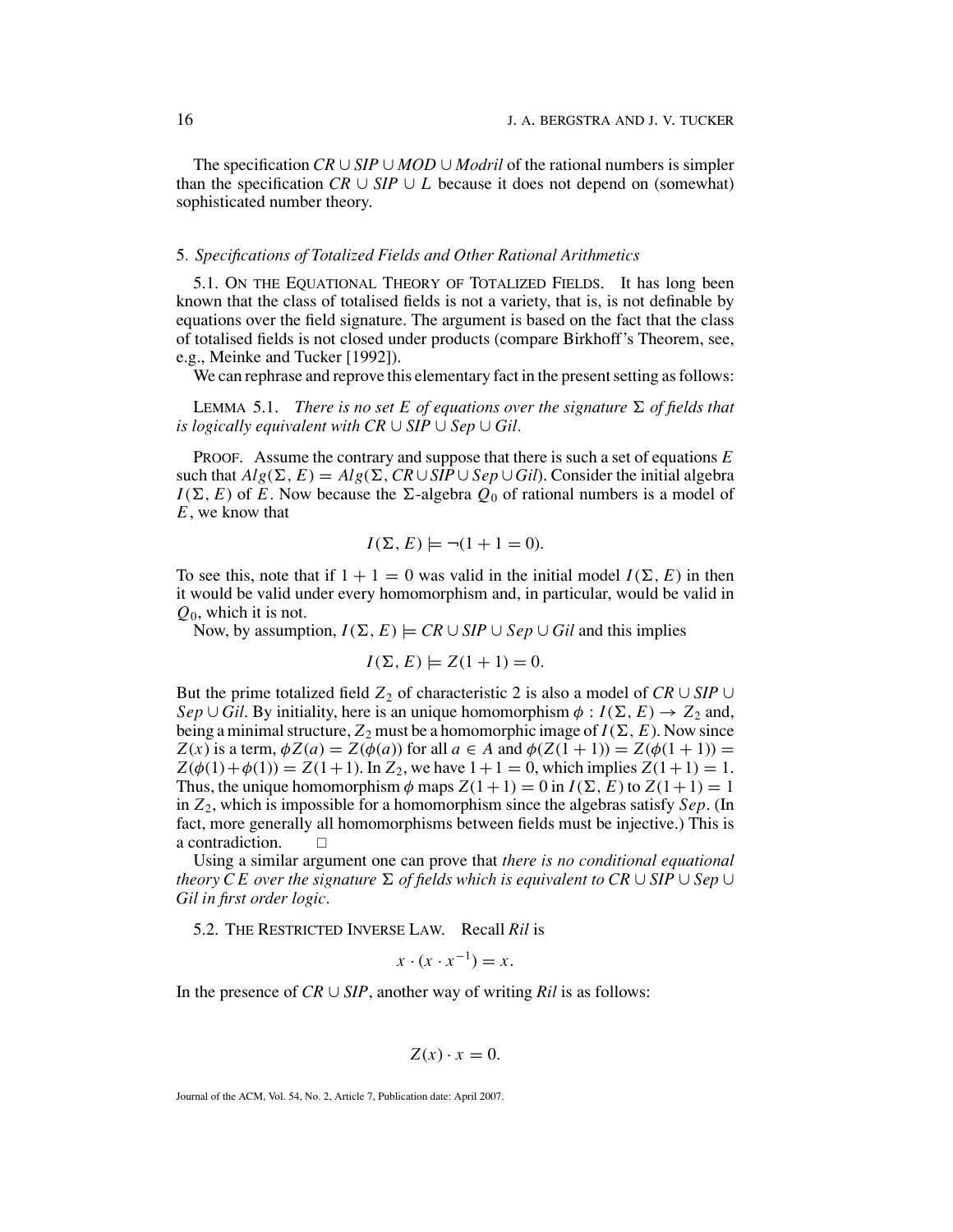We will now use the equational specification ( $\Sigma$ , *CR* ∪ *SIP* ∪ *Ril*). If one restricts attention to the closed equations over  $\Sigma$ , an interesting positive result is found (Theorem 5.6).

Now *Ril* is derivable from *CR* ∪ *SIP* ∪ *Sep* ∪ *Gil* and for that reason *CR* ∪ *SIP* ∪ *Ril* is a weaker theory than  $CR \cup SIP \cup Sep \cup Gil$ . Of course, the key point is that  $CR \cup SIP \cup Ril$  is an equational theory over  $\Sigma$  in which inverses are possible.

To illustrate further the implications of *Ril*, here is a listing of identities that can easily be proved from  $CR \cup SIP \cup Ril$ :

LEMMA 5.2. *The following equations can be proved from CR* ∪ *SIP* ∪ *Ril*

$$
Z(0) = 1
$$
  
\n
$$
Z(1) = 0
$$
  
\n
$$
Z(x) \cdot Z(x) = Z(x)
$$
  
\n
$$
(Z(x))^{-1} = Z(x)
$$
  
\n
$$
(1 - Z(x)) \cdot (1 - Z(x)) = 1 - Z(x)
$$
  
\n
$$
(1 - Z(x))^{-1} = 1 - Z(x).
$$

PROOF. Equations (1) and (2) are obvious in any commutative ring. The other cases are calculations; we do the remaining cases.

Consider  $Z(x) \cdot Z(x) = Z(x)$ .

$$
Z(x) \cdot Z(x) = (1 - x \cdot x^{-1}) \cdot (1 - x \cdot x^{-1})
$$
  
= 1 - x \cdot x^{-1} - x \cdot x^{-1} + (x \cdot x^{-1}) \cdot (x \cdot x^{-1})  
= 1 - x \cdot x^{-1} - x \cdot x^{-1} + (x \cdot x^{-1} \cdot x) \cdot x^{-1}  
= 1 - x \cdot x^{-1} - x \cdot x^{-1} + x \cdot x^{-1} \qquad \text{by } \text{Ril}  
= 1 - x \cdot x^{-1}  
= Z(x).

Consider 
$$
Z(x)^{-1} = Z(x)
$$
.  
\n
$$
Z(x)^{-1} = Z(x)^{-1} \cdot (Z(x)^{-1} \cdot Z(x)) \qquad \text{by } \text{Ril}
$$
\n
$$
= (Z(x) \cdot Z(x))^{-1} \cdot Z(x) \qquad \text{by } \text{SIP}
$$
\n
$$
= Z(x)^{-1} \cdot Z(x) \qquad \text{by above}
$$
\n
$$
= Z(x)^{-1} \cdot Z(x) \cdot Z(x) \qquad \text{by above}
$$
\n
$$
= Z(x).
$$

Consider 
$$
(1 - Z(x)) \cdot (1 - Z(x)) = 1 - Z(x)
$$
.  
\n $(1 - Z(x)) \cdot (1 - Z(x)) = 1 - Z(x) - Z(x) + Z(x) \cdot Z(x)$  by expansion  
\n $= 1 - Z(x) - Z(x) + Z(x)$  by above  
\n $= 1 - Z(x)$ .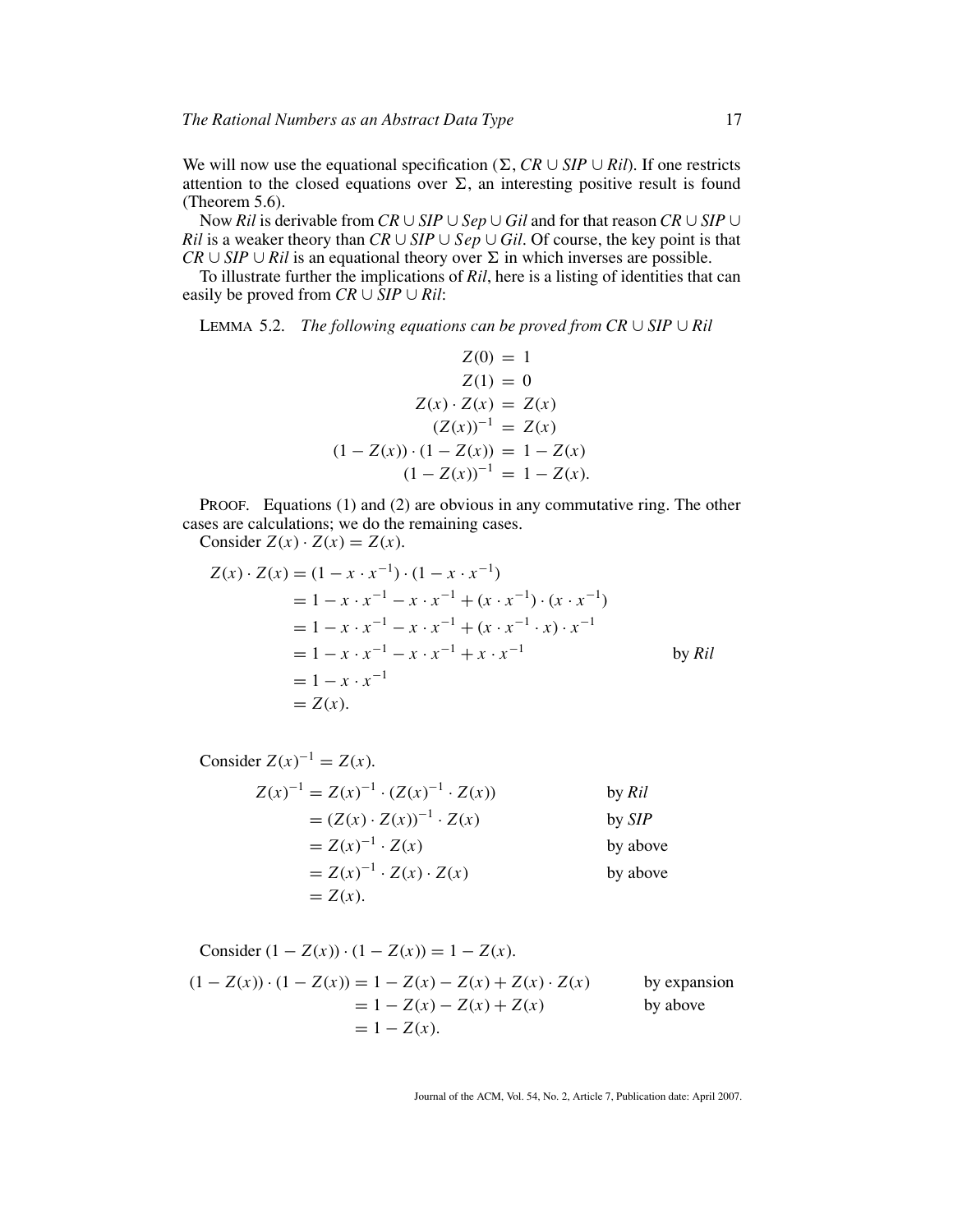Consider  $(1 - Z(x))^{-1} = 1 - Z(x)$ .

$$
(1 - Z(x))^{-1} = (1 - (1 - x \cdot x^{-1}))^{-1}
$$
 by expansion  
\n
$$
= (x \cdot x^{-1})^{-1}
$$
 by *CR*  
\n
$$
= x^{-1} \cdot (x^{-1})^{-1}
$$
 by *CR*  
\n
$$
= x^{-1} \cdot x
$$
 by *CR*  
\n
$$
= x \cdot x^{-1}
$$
  
\n
$$
= (1 - (1 - x \cdot x^{-1}))
$$
  
\n
$$
= 1 - Z(x).
$$

LEMMA 5.3. *Let p*, *q be different prime numbers. Then*

 $CR \cup SIP \cup Ril \vdash Z(p) \cdot Z(q) = 0.$ 

PROOF. Let *a*,  $b \in \mathbb{Z}$  be such that  $1 = a \cdot p + b \cdot q$ . There are different cases of which we will do one. Assume  $a = n$  and  $b = -m$  for  $n, m \in \mathbb{N}$ . Then  $\underline{1} = \underline{n} \cdot p - \underline{m} \cdot q$ . We calculate:

| $Z(p) = Z(p) \cdot 1$                                                   | by multiplying  |
|-------------------------------------------------------------------------|-----------------|
| $= Z(p) \cdot (p - m \cdot q)$                                          | by substituting |
| $= Z(p) \cdot \underline{n} \cdot p - Z(p) \cdot \underline{m} \cdot q$ | by <i>SIP</i>   |
| $= Z(p) \cdot p \cdot \underline{n} - Z(p) \cdot q \cdot \underline{m}$ | by above        |
| $= 0 \cdot \underline{n} - Z(p) \cdot q \cdot \underline{m}$            | by Ril          |
| $= Z(p) \cdot q \cdot -m.$                                              |                 |

By Lemma 2.3, we have  $Z(\underline{p}) = Z(\underline{p}) \cdot \underline{q} \cdot \underline{q}^{-1}$ . Thus,  $Z(\underline{p}) \cdot (1 - \underline{q} \cdot \underline{q}^{-1}) = 0$  and this is  $Z(p) \cdot Z(q) = 0$ .

LEMMA 5.4. *For each prime p and closed term*  $t \in \Sigma$ *, there is a unique natural number n* < *p such that*

$$
CR \cup SIP \cup Ril \vdash Z(p) \cdot t = Z(p) \cdot \underline{n}.
$$

PROOF. This is proved by an induction on the structure of *t*.

*Basis*. If  $t \equiv k$  then write  $k = n + p \cdot l$  for natural numbers *n* and *l* with  $n < p$ . Now

$$
Z(\underline{p}) \cdot \underline{k} = Z(\underline{p}) \cdot \underline{n + p \cdot l} \qquad \text{by substitution}
$$
  
=  $Z(\underline{p}) \cdot \underline{n} + Z(\underline{p}) \cdot \underline{p} \cdot \underline{l} \qquad \text{by } CR$   
=  $Z(\underline{p}) \cdot \underline{n} \qquad \text{by } Ril.$ 

*Induction Step*. There are four cases corresponding with  $+$ ,  $-$ ,  $\cdot$ ,  $^{-1}$  of which we will do one for illustration.

Journal of the ACM, Vol. 54, No. 2, Article 7, Publication date: April 2007.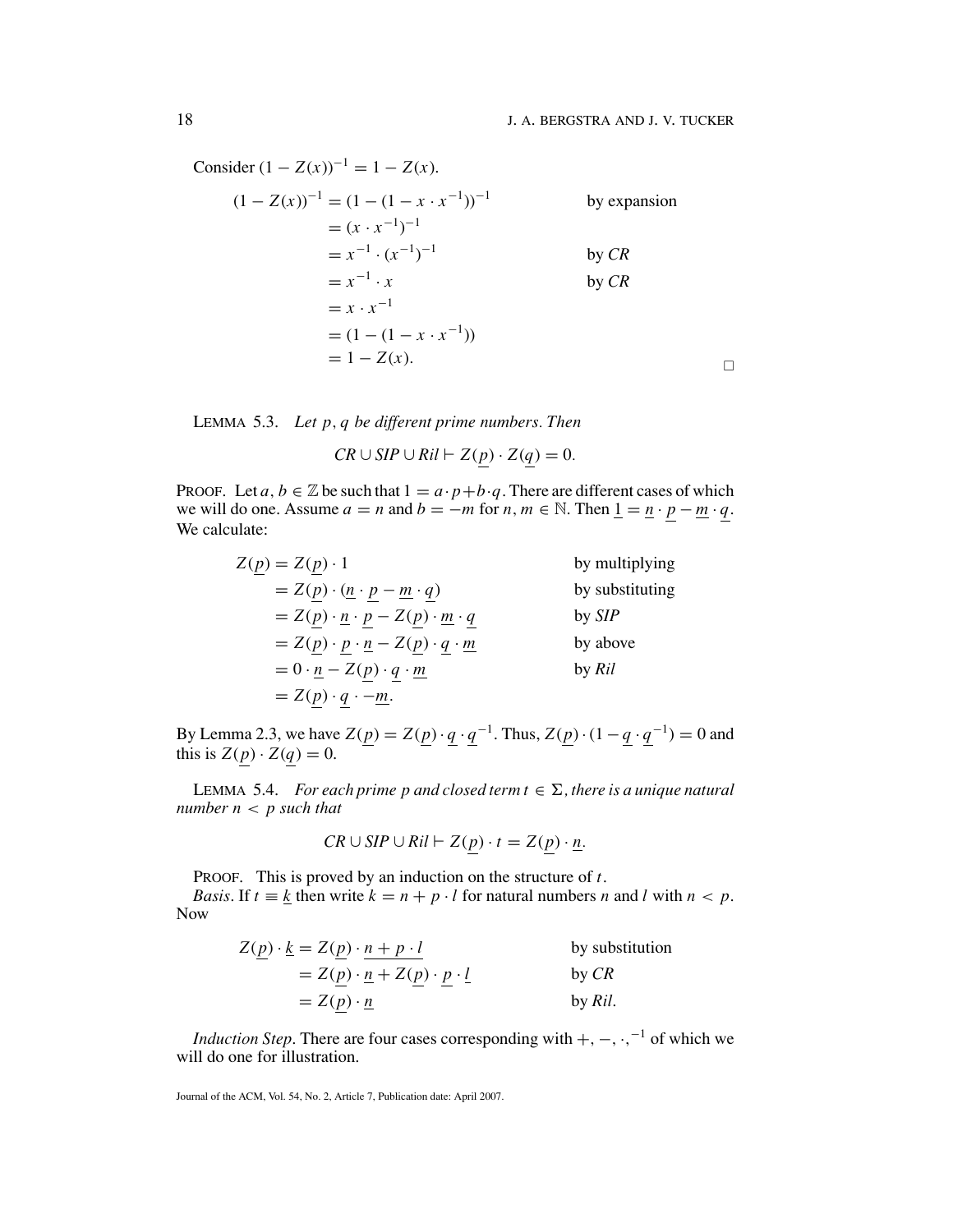Let  $t \equiv r^{-1}$  then we calculate:

$$
Z(\underline{p}) \cdot \underline{t} = Z(\underline{p}) \cdot r^{-1}
$$
 by substitution  
\n
$$
= Z(\underline{p}) \cdot Z(\underline{p}) \cdot r^{-1}
$$
 by Lemma 5.2  
\n
$$
= Z(\underline{p}) \cdot (Z(\underline{p}))^{-1} \cdot r^{-1}
$$
 by Lemma 5.2  
\n
$$
= Z(\underline{p}) \cdot (Z(\underline{p}) \cdot r)^{-1}
$$
 by *SIP*  
\n
$$
= Z(\underline{p}) \cdot (Z(\underline{p}) \cdot \underline{n})^{-1}
$$
 by induction  
\n
$$
= Z(\underline{p}) \cdot (Z(\underline{p}))^{-1} \cdot \underline{n}^{-1}
$$
 by *SIP*  
\n
$$
= Z(\underline{p}) \cdot \underline{n}^{-1}
$$
 by Lemma 5.2  
\n
$$
= Z(\underline{p}) \cdot \underline{m}
$$
 with  $m < p$  such that  $m = n^{-1}$  mod p.

That the number  $n$  is unique follows from an inspection of the prime field of characteristic p. In that field  $Z(p)$  equals 1 while different numerals  $n_1$  and  $n_2$  with  $n_1$  and  $n_2$  both below  $p$  have different interpretations.

By inspection, we can check the following refinement of the statement of the lemma.

**COROLLARY 5.5.** Let val<sup>0</sup><sub>p</sub>(t) the value of term t in the totalised field  $K_p^0$ . The *unique number n is val*<sup>0</sup> *<sup>p</sup>*(*t*)*. Therefore, we have*

$$
CR \cup SIP \cup Ril \vdash Z(\underline{p}) \cdot t = Z(\underline{p}) \cdot val_{p}^{0}(t).
$$

The following theorem states that the equational subtheory  $T_{\text{field}}^0$  can prove all the closed identities that are true in all fields.

THEOREM 5.6. *For any closed terms*  $t, t' \in T(\Sigma)$ *, we have* 

$$
T_{\text{field}}^0 \vdash t = t' \text{ implies } CR \cup SIP \cup Ril \vdash t = t'
$$

Recall that if  $T_{\text{field}} \vdash t = t'$  then  $T_{\text{field}}^0 \vdash t = t'$ .

PROOF. The proof is rather involved with many calculations needed to establish canonical forms. The canonical forms depend on the characteristics of the totalized fields.

Let  $p_n$  represent an enumeration of the primes in increasing order, starting with  $p_0 = 2$ . Then, we define the following special terms:

$$
G_1 = 1, G_2 = 1 - Z(\underline{p_1}), G_{n+1} = G_n \cdot (1 - Z(\underline{p_n})).
$$

For each *n*, the term  $G_n$  equals 0 in any prime field  $K_{p_n}^0$  with characteristic  $p_n$  or less. For all *n*, the term  $G_n$  equals 1 in any field of characteristic 0 and, in particular, in the totalized field of rational numbers.

LEMMA 5.7. For all *n*, we have:  
\n(i) 
$$
G_n = 1 - Z(p_1) - \cdots - Z(p_{n-1})
$$
.  
\n(ii)  $G_n \cdot Z(p_n) = \overline{Z(p_n)}$   
\n(iii) if  $n \le m$ , then  $G_m \cdot G_n = G_m$   
\n(iv) if  $k < p_n$ , then  $G_n \cdot \underline{k} \cdot \underline{k}^{-1} = G_n$ .

PROOF. Exercise.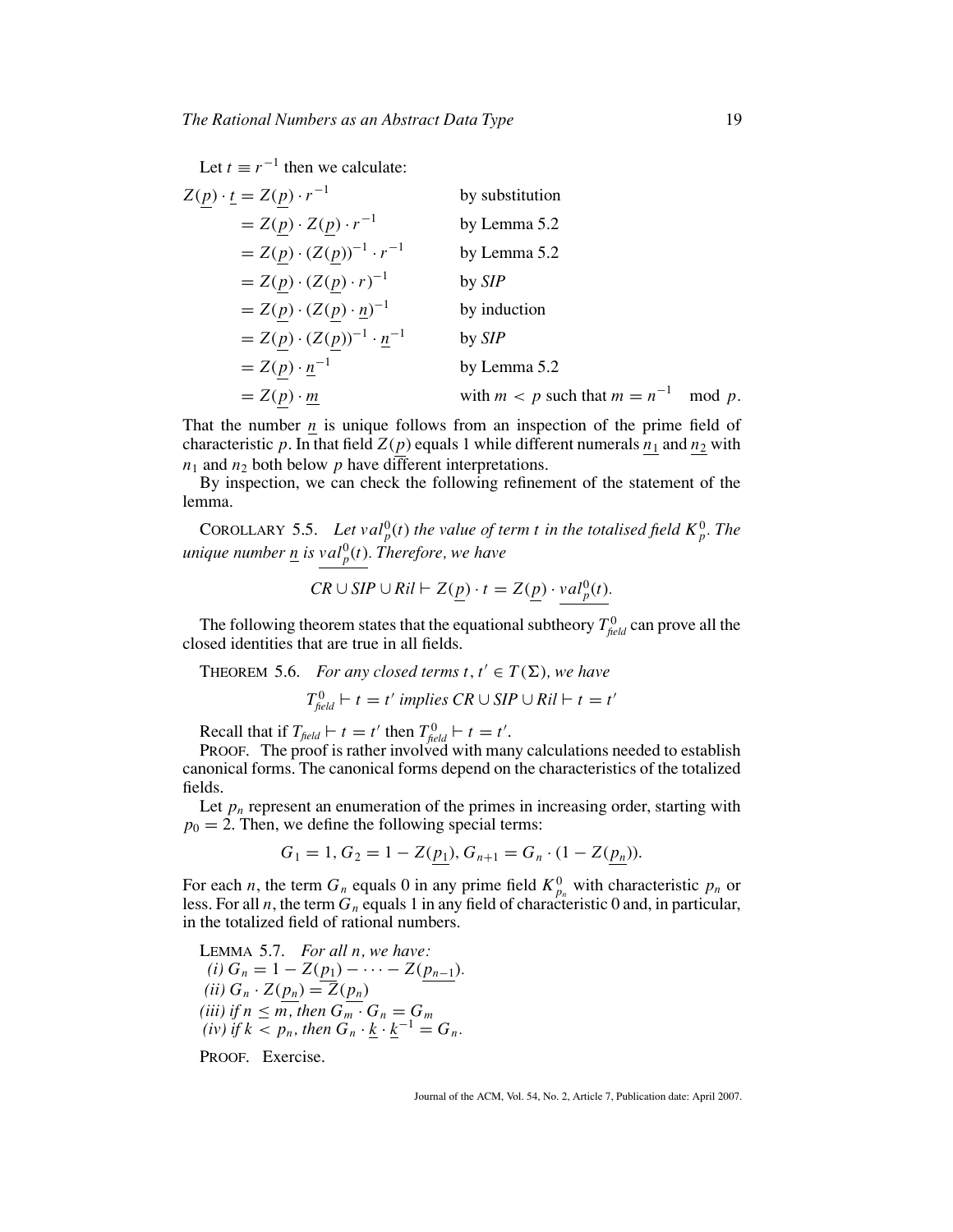Using these *G* terms the following lemma can be stated:

LEMMA 5.8. *For each closed term t over*  $\Sigma$ , there is a unique term  $r \in TR$ *such that*  $CR \cup SIP \cup Ril \vdash G_n \cdot t = G_n \cdot r$ *.* 

PROOF. The proof uses induction of the structure of terms. We give the case of addition in the induction step. Let  $t \equiv r + s$  and assume that

$$
CR \cup SIP \cup Ril \vdash G_n \cdot r = G_n \cdot r' \text{ and } CR \cup SIP \cup Ril \vdash G_m \cdot s = G_m \cdot s'
$$

with  $r'$ ,  $s' \in TR$ . Now there is a case distinction on the possible forms of  $r'$  and  $s'$ . Let  $r' \equiv \underline{k} \cdot \underline{l}^{-1}$  and  $s' \equiv \underline{u} \cdot \underline{v}^{-1}$ . Take *i* larger than *m* and *n* such that  $p_i$  exceeds both *l* and *v*. Now *CR* ∪ *SIP* ∪ *Ril* proves

$$
G_i \cdot t = G_i \cdot (r+s) = G_i \cdot r + G_i \cdot s
$$
  
=  $G_i \cdot \underline{k} \cdot \underline{l}^{-1} + G_i \cdot \underline{u} \cdot \underline{v}^{-1}$   
=  $G_i \cdot \underline{v} \cdot \underline{v}^{-1} \cdot \underline{k} \cdot \underline{l}^{-1} + G_i \cdot \underline{l} \cdot \underline{l} \cdot \underline{l}^{-1} \cdot \underline{u} \cdot \underline{v}^{-1}$   
=  $G_i \cdot (\underline{v} \cdot \underline{k} \cdot \underline{v}^{-1} \cdot \underline{l}^{-1} + \underline{l} \cdot \underline{u} \cdot \underline{l}^{-1} \cdot \underline{v}^{-1})$   
=  $G_i \cdot (\underline{v} \cdot \underline{k} + \underline{l} \cdot \underline{u}) \cdot (\underline{l} \cdot \underline{v})^{-1}$   
=  $G_i \cdot \underline{v} \cdot k + l \cdot \underline{u} \cdot (\underline{l} \cdot \underline{v})^{-1}$   
=  $G_i \cdot \underline{k'} \cdot (\underline{l'})^{-1}$ .

If k' and l' are not relatively prime, they share a prime factor  $q = p_j$ . In particular:  $k' = q \cdot k''$  and  $l' = q \cdot l''$ . Let  $h = \max(i, j)$  then  $CR \cup \overline{SIP} \cup \overline{Ril} \vdash G_{i'} \cdot t =$  $G_{i'} \cdot \underline{k''} \cdot l''$ . By repeating the removal of shared prime factors until no more exist the required representation is obtained. That the representation is unique follows from its interpretation in the prime field of characteristic 0.  $\Box$ 

The following defines the canonical terms:

LEMMA 5.9. *Let*  $t \in T(\Sigma)$ . Suppose that

$$
CR \cup SIP \cup Ril \vdash G_n \cdot t = G_n \cdot val_0^0(t).
$$

*Then, for all*  $m > n$ ,

$$
CR \cup SIP \cup Ril \vdash t = \sum_{i=1}^{m-1} Z(\underline{p_i}) \cdot \underline{val}_{p_i}^0(t) + G_m \cdot \underline{val}_0^0(t).
$$

PROOF. We begin with a lemma.

LEMMA 5.10. *For each*  $n \in \mathbb{N}$ ,

$$
CR \cup SIP \cup Ril \vdash G_n \cdot t = Z(\underline{p_n}) \cdot \underline{val}_{p_n}^0(t) + G_{n+1} \cdot t.
$$

Journal of the ACM, Vol. 54, No. 2, Article 7, Publication date: April 2007.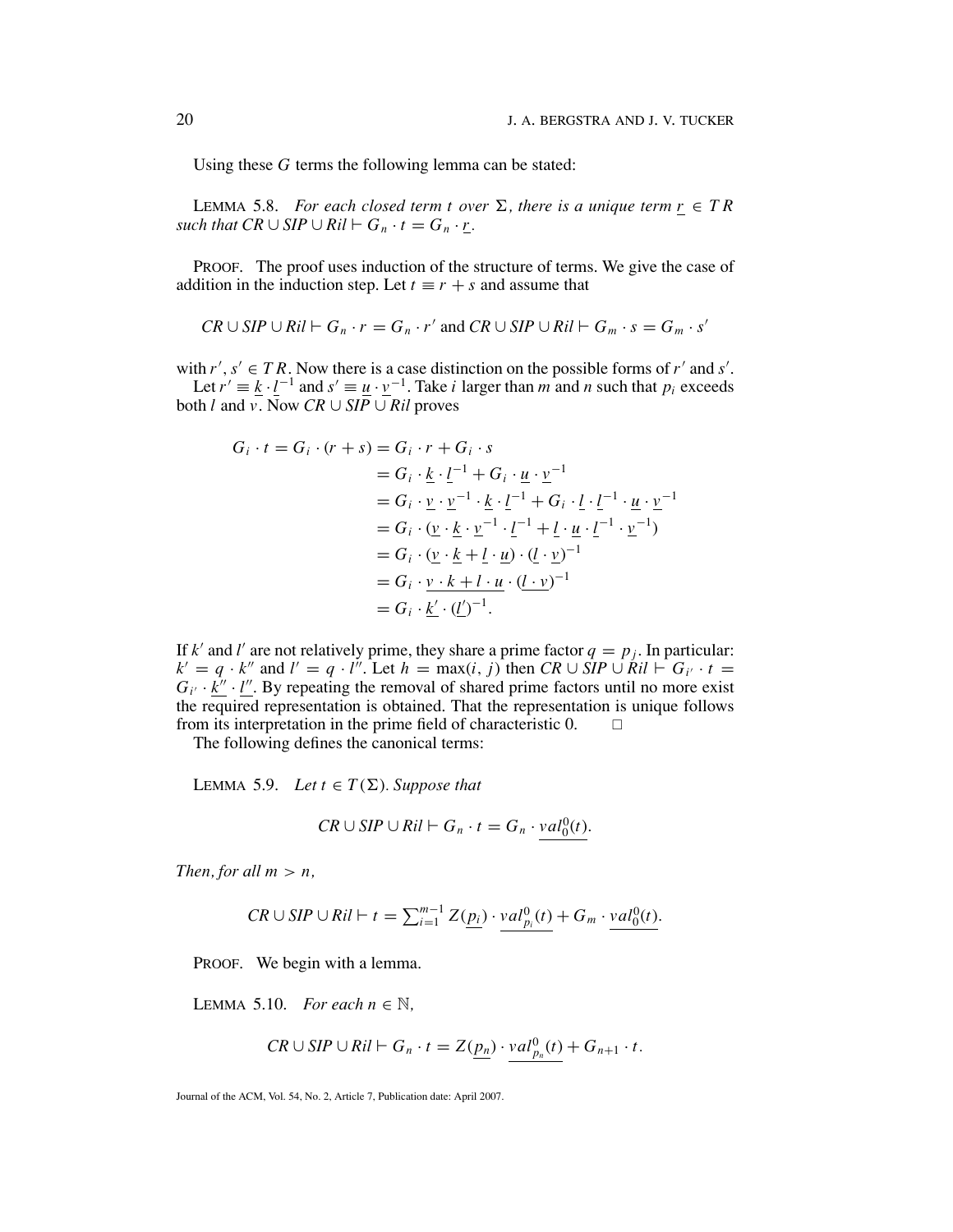PROOF. This is a calculation:

$$
G_n \cdot t = (Z(\underline{p_n}) + (1 - Z(\underline{p_n}))) \cdot G_n \cdot t \qquad \text{by } CR
$$
  
\n
$$
= Z(\underline{p_n}) \cdot G_n \cdot t + (1 - Z(\underline{p_n})) \cdot G_n \cdot t \qquad \text{by } CR
$$
  
\n
$$
= Z(\underline{p_n}) \cdot G_n \cdot t + G_{n+1} \cdot t \qquad \text{by definition}
$$
  
\n
$$
= G_n \cdot Z(\underline{p_n}) \cdot t + G_{n+1} \cdot t \qquad \text{by } CR
$$
  
\n
$$
= G_n \cdot Z(\underline{p_n}) \cdot \frac{\nu a l_{p_n}^0(t) + G_{n+1} \cdot t}{\nu a l_{p_n}^0(t) + G_{n+1} \cdot t} \qquad \text{by Corollary 5.5}
$$
  
\n
$$
= Z(\underline{p_n}) \cdot \frac{\nu a l_{p_n}^0(t) + G_{n+1} \cdot t}{\nu a l_{p_n}^0(t) + G_{n+1} \cdot t} \qquad \text{by Lemma 5.7.} \qquad \Box
$$

Now we choose  $k \in \mathbb{N}$  such that  $CR \cup SIP \cup Ril \vdash G_k \cdot t = G_k \cdot r$  for some *r* ∈ *T R*. Then we may expand the formula as follows:

| $t = G_1 \cdot t$                                                                                        | because $G_1 = 1$  |
|----------------------------------------------------------------------------------------------------------|--------------------|
|                                                                                                          | and CR             |
| $= Z(p_1) \cdot val_{p_1}^0(t) + G_2 \cdot t$                                                            | by Lemma 5.10      |
| $= Z(p_1) \cdot val_{p_1}^0(t) + Z(p_2) \cdot val_{p_2}^0(t) + G_3 \cdot t$                              | by Lemma 5.10      |
| $= Z(p_1) \cdot val_{p_1}^0(t) + \cdots + Z(p_{k-1}) \cdot val_{p_{k-1}}^0(t) + G_k \cdot t$             | by repeated use of |
|                                                                                                          | Lemma $5.10$       |
| $= Z(p_1) \cdot val_{p_1}^0(t) + \cdots + Z(p_{k-1}) \cdot val_{p_{k-1}}^0(t) + G_k \cdot \underline{r}$ | by choice of $k$ . |

This completes the proof of the Lemma 5.9  $\Box$ 

Finally, we can complete the proof of Theorem 5.6. Assume that

$$
T_{\text{field}}^0 \vdash t = s
$$

for any closed terms  $t, s \in T(\Sigma)$ . We choose *n*, *m* such that

$$
CR \cup SIP \cup Ril \vdash G_n \cdot t = G_n \cdot val_0^0(t)
$$
  

$$
CR \cup SIP \cup Ril \vdash G_m \cdot s = G_m \cdot val_0^0(s).
$$

Take  $k = max(n, m)$ . Then, by Canonical Term Lemma 5.9,

$$
CR \cup SIP \cup Ril \vdash t = \sum_{i=1}^{k} Z(\underline{p_i}) \cdot val_{p_i}^0(t) + G_k \cdot val_0^0(t)
$$
  

$$
CR \cup SIP \cup Ril \vdash s = \sum_{i=1}^{k} Z(\underline{p_i}) \cdot val_{p_i}^0(s) + G_k \cdot val_0^0(s).
$$

Since  $T_{\text{field}}^0$   $\vdash t = s$ , the values of these closed terms in all prime fields are identical, that is, for all  $p_i$ ,  $val_{p_i}^0(t) = val_{p_i}^0(s)$  and  $val_0^0(t) = val_0^0(s)$ . Thus, the expansions on the right-hand side are identical and so we have

$$
CR \cup SIP \cup Ril \vdash t = s.
$$

The initial algebra of *CR* is the integers. However, we note that

COROLLARY 5.11. *The initial algebra of CR* ∪ *SIP* ∪ *Ril is a computable algebra but it is not an integral domain.*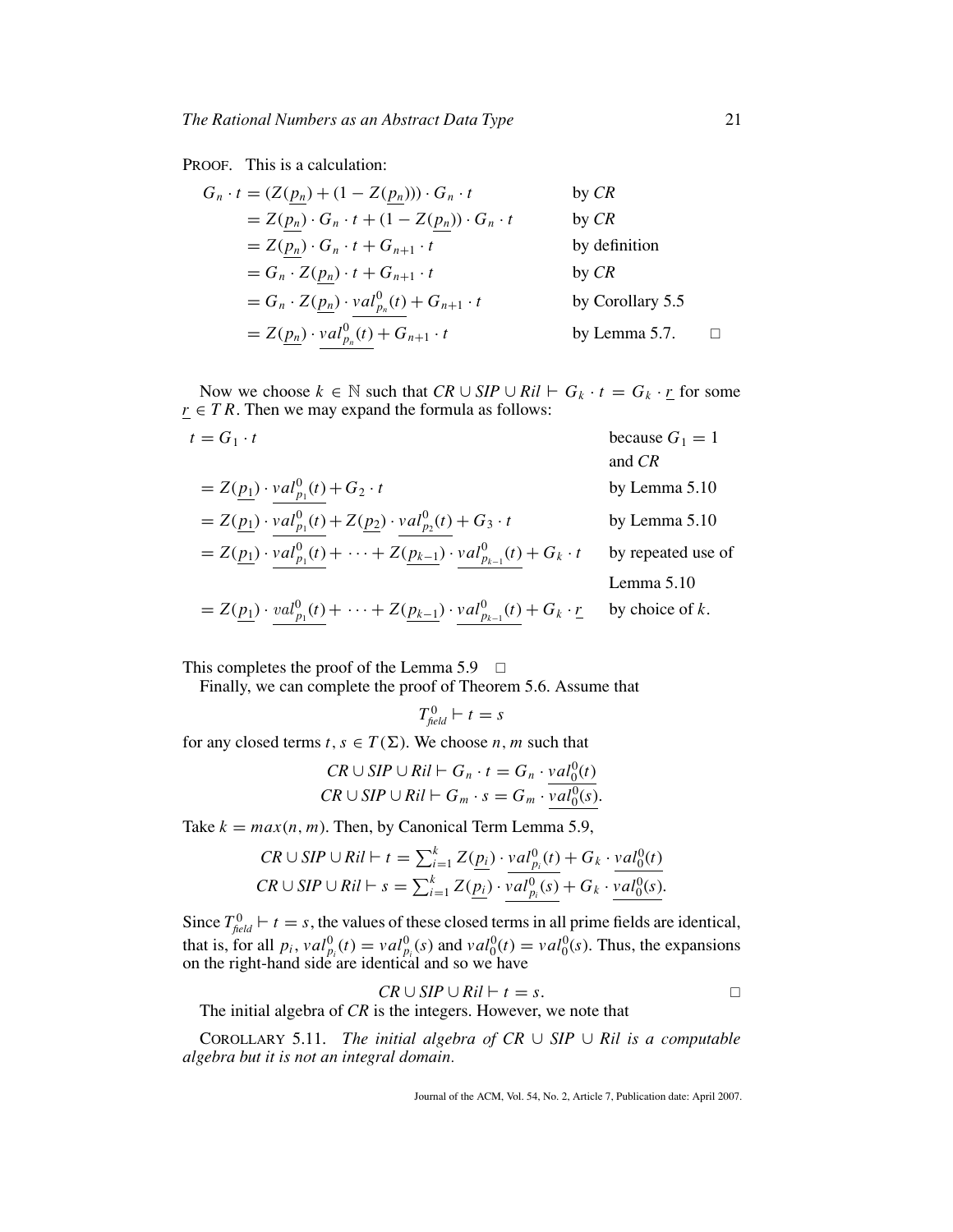PROOF. It is easy to check that the completeness proof for closed term equations (Theorem 5.6) also provides the decidability of their derivability. In any integral domain, we have  $x \cdot y = 0$  implies  $x = 0$  or  $y = 0$ . Let  $x = Z(2)$  and let *y* = 1−*Z*(2). We calculate: *CR*∪*SIP*∪  $\vdash$  **Z**(2) · (1 − **Z**(2)) = **Z**(2) · **Z**(2) · **Z**(2) =  $Z(2) - Z(2) = 0$ . Thus, for these choices,  $x \cdot y = 0$  in the initial meadow. But both *x* and *y* are not equal to 0 in the initial meadow because, under homomorphisms,  $x \neq 0$  and  $y \neq 0$  in prime fields with different characteristics 2 and 0.

The algebras that are models of *CR* ∪ *SIP* ∪ *Ril* have nice properties, in spite of not being fields nor even integral domains. We have the following proposal for a name, derived from their connection with fields:

*Definition* 5.12. A model of *CR* ∪ *SIP* ∪ *Ril* is called a *meadow*.

All fields are clearly meadows but not conversely (as the initial meadow is not a field). In fact, the theorem proves a normal form theorem for meadows.

#### 6*. Concluding Remarks*

6.1. OPEN PROBLEMS. The rational numbers are not well understood computationally or logically, even in the case of equational logic, possibly the simplest logic. We failed to obtain answers to the following problems:

PROBLEM 6.1. Does the totalized field  $Q_0$  of rational numbers have a decidable equational theory?

In connection with algebraic specifications, the following is related to Problem 6.1. In fact, its positive solution would, by general specification theory, solve Problem 6.1.

PROBLEM 6.2. Does the totalized field  $Q_0$  have a finite basis, that is, an  $\omega$ complete equational initial algebra specification?

The following problem is quite basic:

PROBLEM 6.3. Is there a finite equational specification of the totalised field *Q*0, without hidden functions, which constitutes a complete term rewriting system?

We know from our Bergstra and Tucker [1995] that there exists such a specification with hidden functions.

Equations over *Q*<sup>0</sup> are called *diophantine equations*, just as equations over the integers are. We do not know the answer to this question:

PROBLEM 6.4. Does the totalized field  $Q_0$  of rational numbers have a decidable diophantine theory, that is, can one decide whether or not  $\exists x_1, \ldots, x_n [t_1(x_1, \ldots, x_n) = t_2(x_1, \ldots, x_n)]$ ?

If the diophantine theory of the totalized field of rationals is decidable (Problem 6.4), then the diophantine theory of the ring of rationals is also decidable (as it is the syntactic subtheory *without* division), and this latter question is a long standing open problem. Perhaps it is easier to show that Problem 6.4 is undecidable.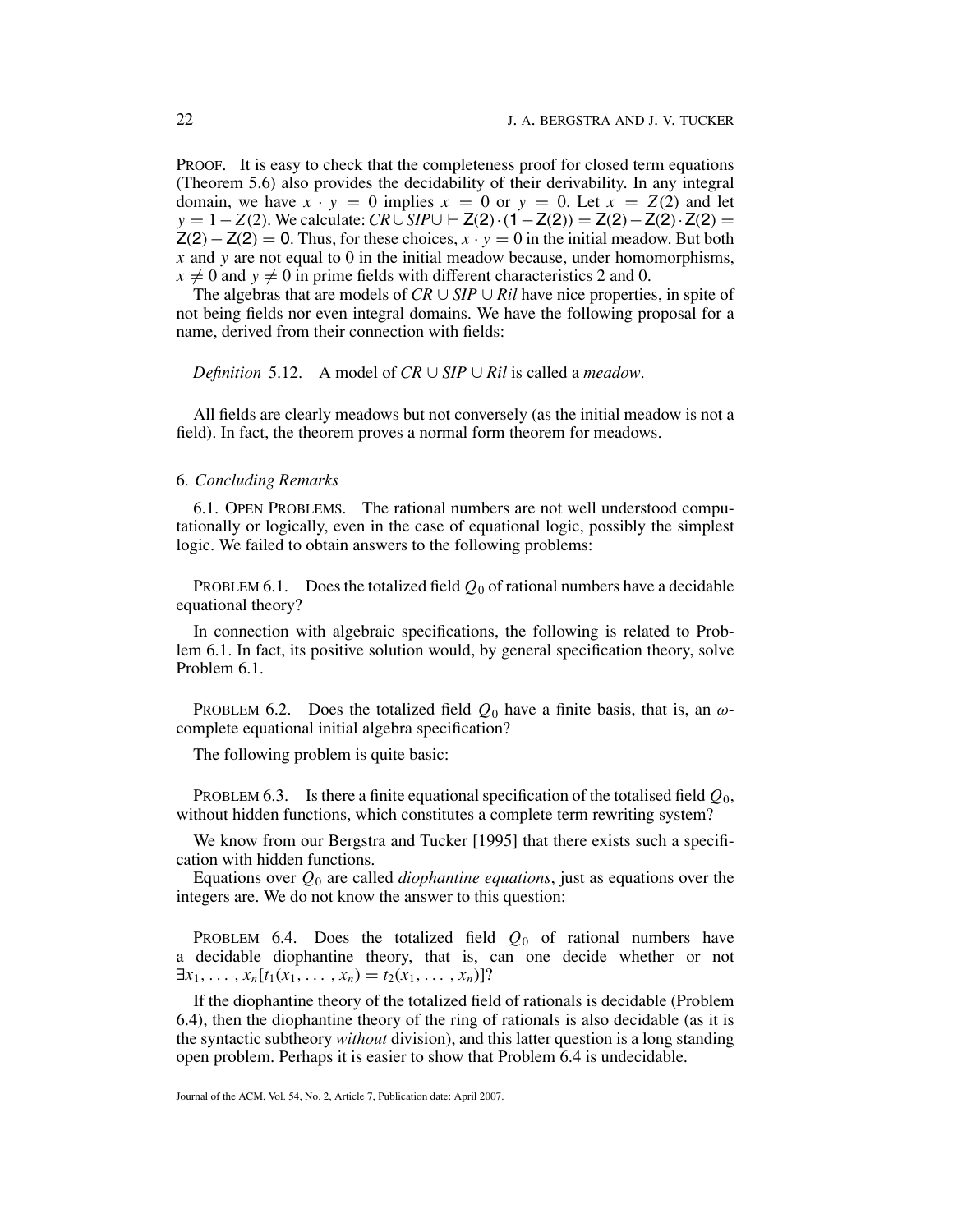The specifications we have presented lead to questions, for instance:

PROBLEM 6.5. Does the specification *CR* ∪ *SIP* admit Knuth–Bendix completion?

Questions proliferate as one reflects on the number of algebras based on rational numbers.

PROBLEM 6.6. Is there a finite equational specification of the algebra  $Q_0(i)$  of complex rational numbers, without hidden functions?

It is in fact possible to provide an initial algebra specification using the complex conjugate cc as an hidden function: see Bergstra and Tucker [2006a]. In the matter of term rewriting, we do not know the answer to this question:

PROBLEM 6.7. Is there a finite equational specification of the algebra  $O_0(i, cc)$ , (without further hidden functions), which constitutes a complete term rewriting system?

Although there seems to be little work with this precise focus (e.g., Contejean et al. [1997]), a great deal is known about computable fields (see Stoltenberg-Hansen and Tucker [1999b]).

6.2. RELATED AND FUTURE WORK. It seems to us that an important task for the theory of algebraic specifications—and for formal methods in general—is this:

PROBLEM 6.8. To create a comprehensive theory of computing, specifying and reasoning with systems based on continuous data. Ideally, the theory should integrate discrete and continuous data.

At present, this is a huge and complicated task because computation, specification and verification on continuous data are all active research areas with disparate agendas. In fact, the task is a challenge in the special case of real numbers. The existing algebraic specification literature on the reals is limited. One of the earliest attempts at an axiomatic specification of any data type was the study of computer reals in van Wijngaarden [1966]. In Roggenbach et al. [2004], there is an axiomatization designed for the algebraic specification language CASL. In Tucker and Zucker [2002], there is a specification using infinite terms.

There is some progress on the question: Can all computable functions on continuous data be algebraically specified? In Tucker and Zucker [2005], it is shown that a computably approximable function on a complete metric algebra can be specified by a form of conditional equations. In fact it is shown there is one universal set of equations that can specify all computably approximable functions. (See Tucker and Zucker [2004] for the compact case and Tucker and Zucker [2005] for the general case.) There are many notions of computable function on the real numbers: see Tucker and Zucker [2000].

Obviously, technically, the specification theory of rational arithmetics is a basic subject for these tasks. If the rational numbers are the data type for measuring in units and subunits then the real numbers can be seen as the data type for *the process of measuring to arbitrary accuracy*, the measuring procedures being modeled by Cauchy sequences.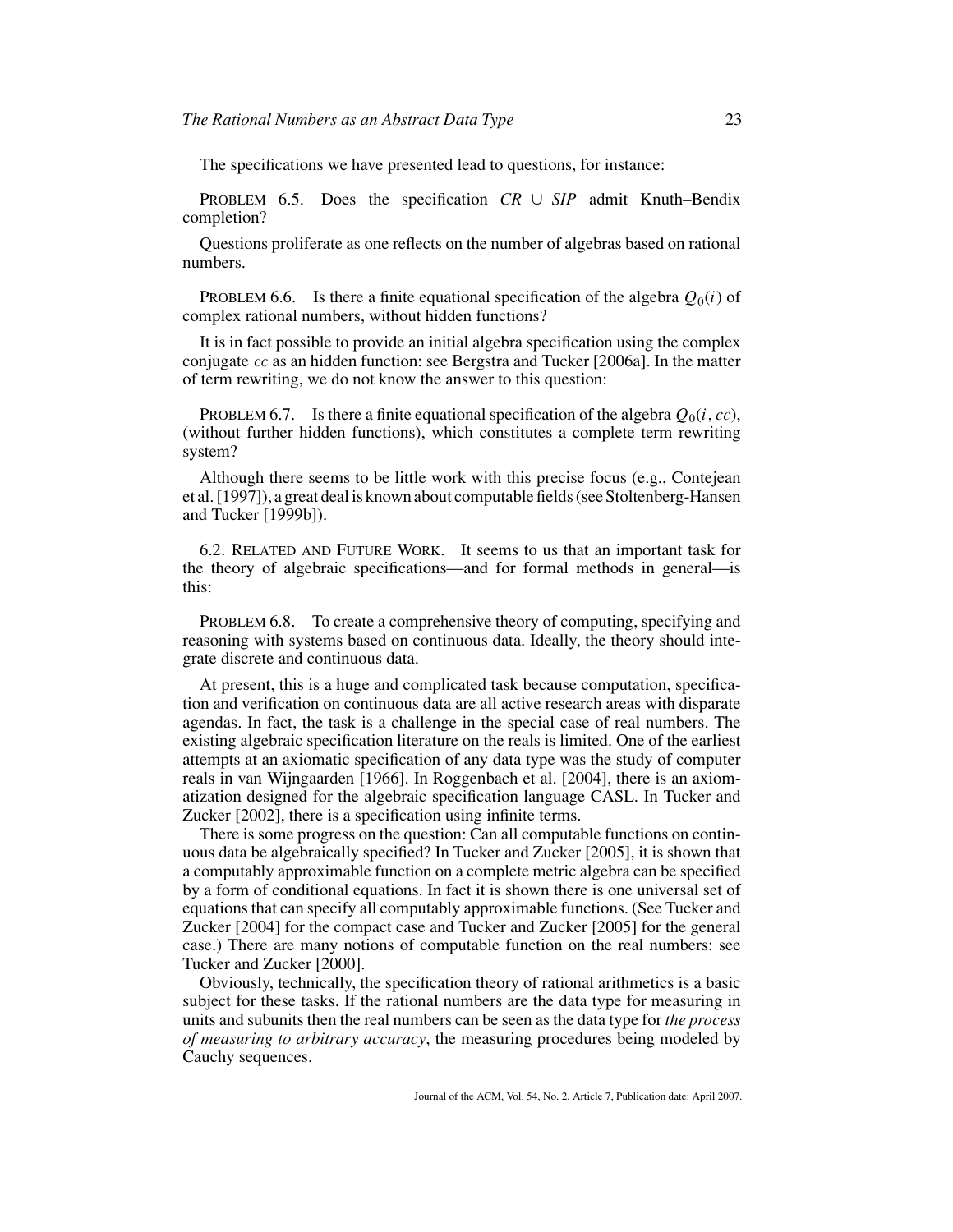Our specification *CR* ∪ *SIP* draws attention to division by zero. Division by zero has been studied by Setzer [1997] in which he proposed the concept of *wheels*, a sophisticated modification of integral domains with constants for infinity and undefined, and division by zero with  $0^{-1} = \infty$ . Setzer's idea has been taken up in Carlström [2004].

For algebraic specification there is a great interest in limited types of first order formulae that are "close" to equations. Of course, conditional equations are an important example since they have initial models; another example of formulae are *multi-equations* studied by Adamek et al. [2002].

The problem is connected to many others such as the algebraic approaches to numerical software for scientific simulation, in Haveraaen [2000] and Haveraaen et al. [2005], and to 3D and 4D volume graphics, in Chen and Tucker [2000]. In fact, it is not an uncommon view that the problem of integrating discrete and continuous computation is a barrier to progress in computer science and its application.

#### **REFERENCES**

- ADAMEK, J., HEBERT, M., AND ROSICKY, J. 2002. On abstract data types presented by multiequations. *Theoret. Comput. Sci. 275*, 427–462.
- BERGSTRA, J. A. 2006. Elementary algebraic specifications of the rational function field. In *Logical approaches to computational barriers. Proceedings of Computability in Europe 2006*, A. Beckmann et al. Eds. Lecture Notes in Computer Science, vol. 3988, Springer-Verlag, New York, 40–54.
- BERGSTRA, J. A., AND TUCKER, J. V. 1982. The completeness of the algebraic specification methods for data types. *Inf. Cont. 54*, 186–200.
- BERGSTRA, J. A., AND TUCKER, J. V. 1983. Initial and final algebra semantics for data type specifications: Two characterisation theorems. *SIAM J. Comput. 12*, 366–387.
- BERGSTRA, J. A., AND TUCKER, J. V. 1987. Algebraic specifications of computable and semicomputable data types. *Theoret. Comput. Sci. 50*, 137–181.
- BERGSTRA, J. A., AND TUCKER, J. V. 1995. Equational specifications, complete term rewriting systems, and computable and semicomputable algebras. *J. ACM 42*, 1194–1230.
- BERGSTRA, J. A., AND TUCKER, J. V. 2005. The rational numbers as an abstract data type. Res. Rep. PRG0504, Programming Research Group, University of Amsterdam, August 2005, or Tech. Rep. CSR12- 2005, Department of Computer Science, University of Wales, Swansea, August 2005.
- BERGSTRA, J. A., AND TUCKER, J. V. 2006a. Elementary algebraic specifications of the rational complex numbers. In *Goguen Festschrift*, K. Futatsugi et al., Eds. Lecture Notes in Computer Science, vol. 4060. Springer-Verlag, New York, pp. 459–475.
- BERGSTRA, J. A., AND TUCKER, J. V. 2006b. Division safe calculation in totalised fields. Res. Rep. PRG 0605, Programming Research Group, University of Amsterdam, September 2006 or Tech. Rep. CSR 14-2006, Department of Computer Science, University of Wales Swansea, September 2006.
- CALKIN, N., AND WILF, H. S. 2000. Recounting the rationals. *Amer. Math. Monthly 107*, 360–363.
- CARLSTRÖM, J. 2004. Wheels On division by zero. *Math. Struct. Comput. Sci. 14*, 143–184.
- CHEN, M., AND TUCKER, J. V. 2000. Constructive volume geometry. *Computer Graphics Forum 19*, 281–293.
- CONTEJEAN, E., MARCHE, C., AND RABEHASAINA, L. 1997. Rewrite systems for natural, integral, and rational arithmetic. In *Rewriting Techniques and Applications 1997*. Lecture Notes in Computer Science vol. 1232. Springer-Verlag, Berlin, Germany, pp. 98–112.

DICKSON, L. E. 1952. *History of the Theory of Numbers*. Chelsea, New York.

- GOGUEN, J. A., THATCHER, J. W., AND WAGNER, E. G. 1978. An initial algebra approach to the specification, correctness and implementation of abstract data types. In *Current Trends in Programming Methodology. IV. Data Structuring* R.T. Yeh, Ed., Prentice-Hall, Engelwood Cliffs, pp. 80–149.
- HARRISON, J. 1998. *Theorem Proving with the Real Numbers*, Springer-Verlag, New York.
- HAVERAAEN, M. 2000. Case study on algebraic software methodologies for scientific computing. *Sci. Prog. 8*, 261–273.
- HAVERAAEN, M., FRIIS, H. A., AND MUNTHE-KAAS, H. 2005. Computable scalar fields: A basis for PDE software. *J. Logic Alg. Prog. 65*, 36–49.

HODGES, W. 1993. *Model Theory*. Cambridge University Press, Cambridge, UK.